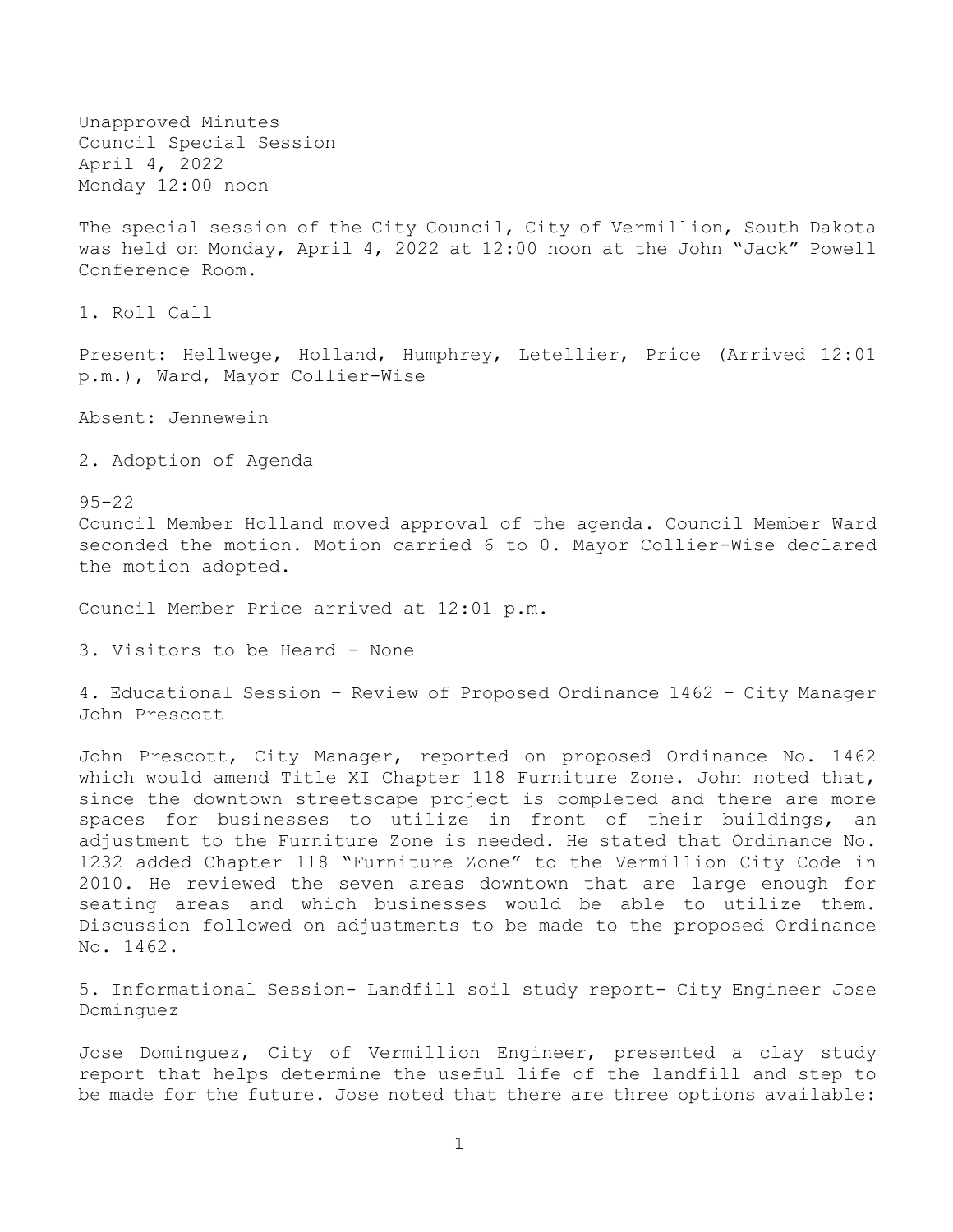Option 1 - Buy land as soon as possible; Option 2 - Buy land when the clay stockpile runs out; or Option 3 - Buy land when the landfill runs out of materials. Discussion followed on the options and the Council advised to move forward with Option 1 when the opportunity arises.

6. Informational Session – Prentis Plunge hiring process – Parks and Recreation Director Jim Goblirsch

Jim Goblirsch, Parks and Recreation Director, reported on issues in the hiring process for certified lifeguards. He noted that, in the 2022 budget lifeguard wages were increased to \$11/hr, but with other cities increasing their wages between \$12.50-\$14/hr staff is not seeing enough applicants. Jim proposed to increase wages to \$13/hr for new hires and \$13.50 for return employees. Discussion followed.

7. Briefing on the April 4, 2022 City Council Regular Meeting

Council reviewed items on the agenda with City staff. No action was taken.

8. Adjourn

96-22

Council Member Ward moved to adjourn the Council special session at 12:58 p.m. Council Member Price seconded the motion. Motion carried 7 to 0. Mayor Collier-Wise declared the motion adopted.

Dated at Vermillion, South Dakota this 4th day of April, 2022.

THE GOVERNING BODY OF THE CITY OF VERMILLION, SOUTH DAKOTA  $BY$ 

Kelsey Collier-Wise, Mayor

ATTEST:

 $BY$ 

Katie E Redden, Finance Officer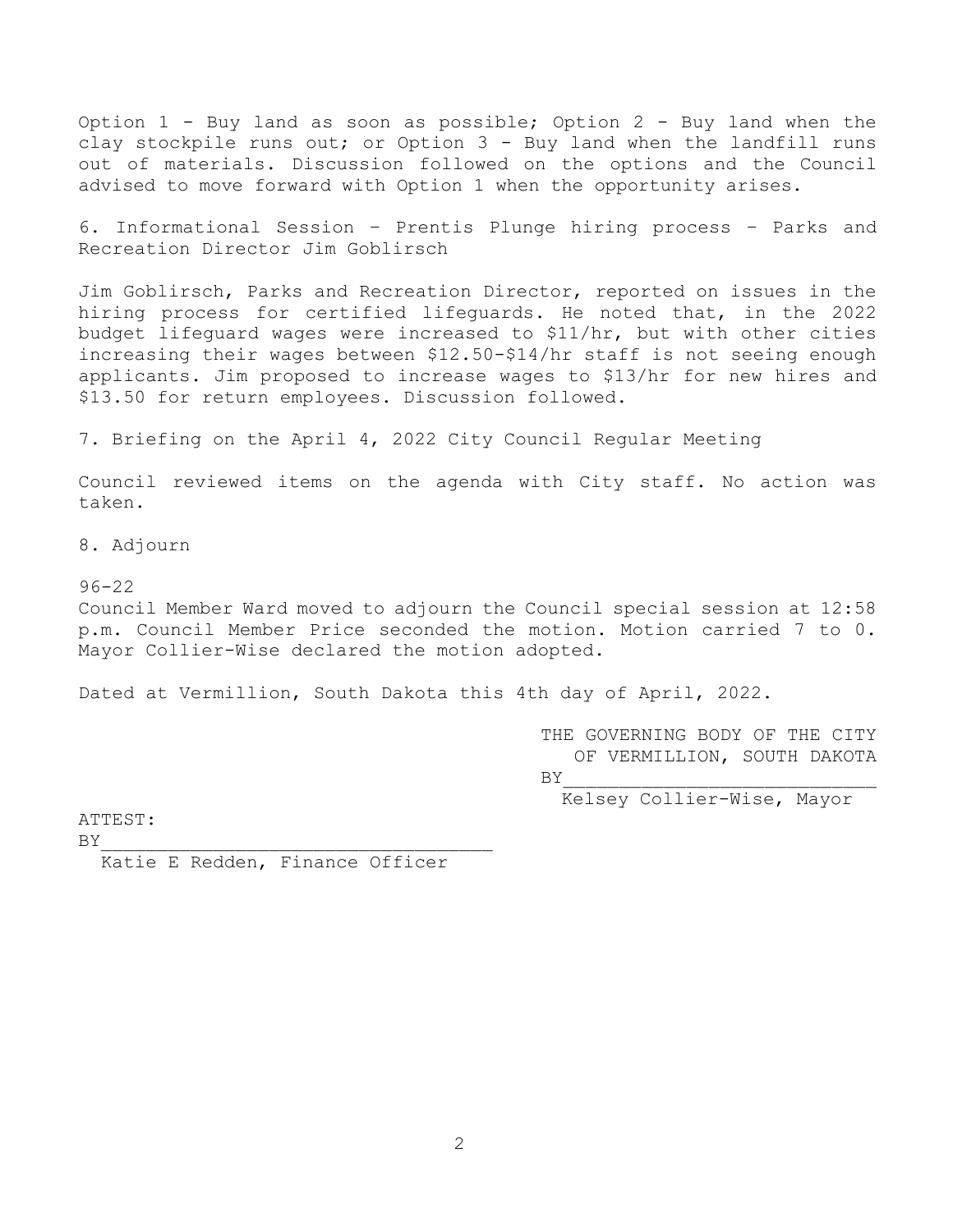Unapproved Minutes City Council Regular Session April 4, 2022 Monday 7:00 p.m.

The regular session of the City Council, City of Vermillion, South Dakota was called to order on April 4, 2022 at 7:00 p.m. by Mayor Collier-Wise.

1. Roll Call

Present: Hellwege, Holland, Humphrey, Letellier, Price, Ward, Mayor Collier-Wise, Student Rep Erickson

Absent: Jennewein

2. Pledge of Allegiance

3. Minutes

A. Minutes of March 21, 2022, Special Session and March 21, 2022, Regular Session

97-22

Council Member Holland moved approval of the March 21, 2022, Special Session and March 21, 2022 regular session minutes. Council Member Hellwege seconded the motion. Motion carried 7 to 0. Mayor Collier-Wise declared the motion adopted.

4. Adoption of Agenda

98-22

Council Member Price moved approval of the agenda. Council Member Hellwege seconded the motion. Motion carried 7 to 0. Mayor Collier-Wise declared the motion adopted.

5. Visitors to be Heard

A. National Library Week Proclamation

Council Member Ward read the Proclamation for National Library Week 2022 recognizing the week of April 3-9, 2022 as National Library Week in Vermillion and encouraged all citizens to visit the Edith B. Siegrist Vermillion Public Library.

Daniel Burniston, Library Director, thanked the Council and invited everyone to visit their website or join them at the library.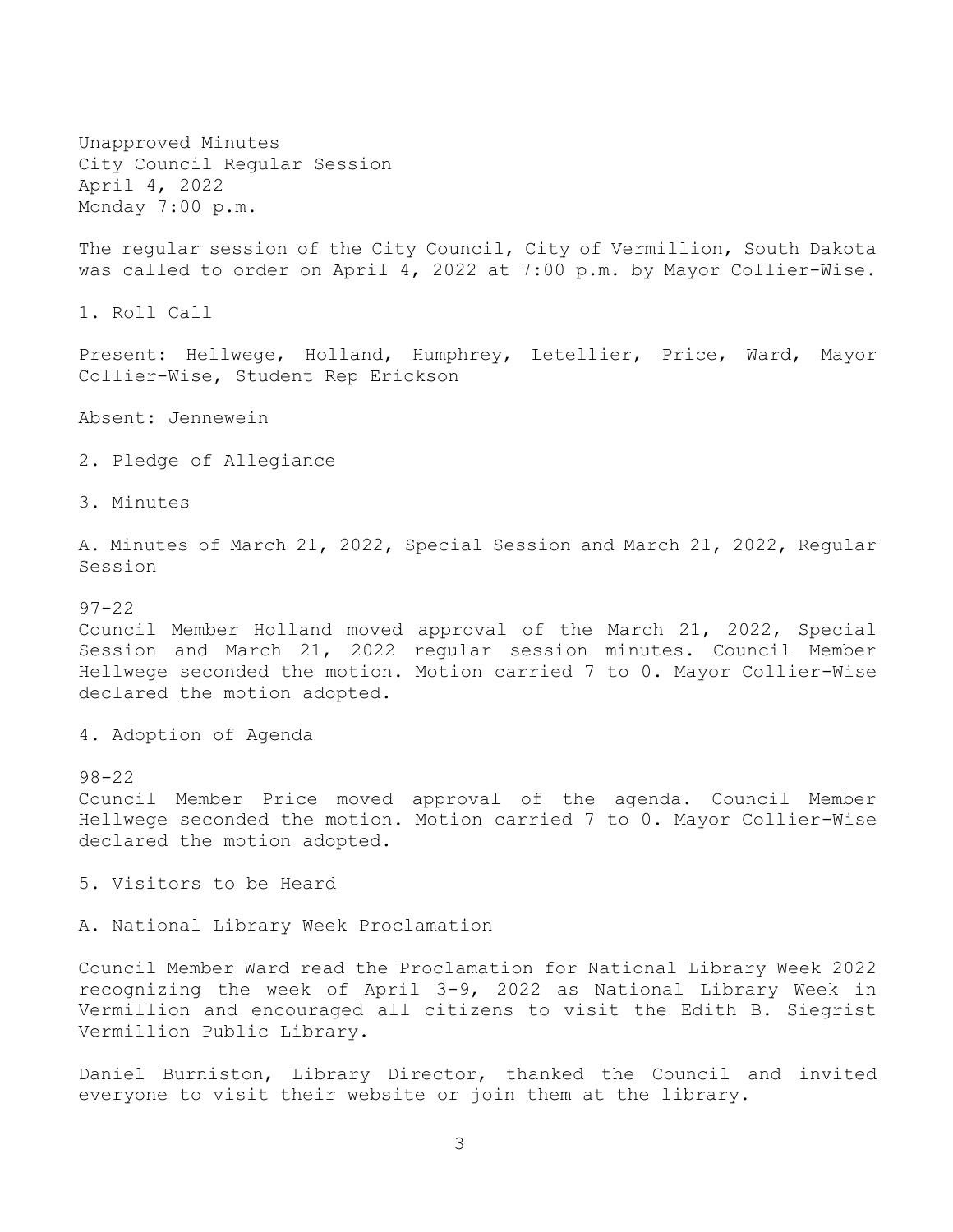#### B. Child Abuse Awareness Month Proclamation

Council Member Humphrey read the Proclamation for Child Abuse Awareness Month and urged all citizens to recognize this month by dedicating themselves to the task of improving the quality of life for all children and families.

Kim Johnson, Clay County Child Protection Services Representative, thanked the City Council for lighting Vermillion blue for Child Abuse Awareness Month.

C. Travis Mockler, County Commissioner, stated that Mayor Collier-wise, Council Member Ward, Council Member Rich Holland, and John Prescott, City Manager, came and addressed concerns with the Commission at the December 7th, 2021 County Commission Meeting. Travis stated that he went to Mr. Prescott's office four months ago to request a meeting be set up. Travis stated that he is here to rescind the offer to have a meeting.

Council Member Ward asked Commissioner Mockler what the meeting was to be about. Travis stated that the meeting was to talk about the problems with the JJZA. Council Member Ward stated that, if he still wanted to discuss issues, a meeting could be set up. Travis noted that he would have to address that with the commissioners to see what they would like to do.

Mayor Collier-Wise stated that John did send an email to her with meeting notes, but she was not under the impression he wanted a meeting with her. Mayor Collier-Wise noted that the County has not reached out to her for a meeting.

Council Member Holland asked John if he would send that email to the entirety of the Council. John noted that he would find it and forward it on. John stated that Commissioner Mockler was advised to reach out to Mayor Collier-Wise if he wanted a meeting.

### 6. Public Hearings

A. Special Daily Malt Beverage and Wine License for Vermillion Area Chamber and Development Company on or about July 7, July 14, July 21, July 28, August 4, August 18, and August 25, 2022 from 4:00 p.m. to 8:00 p.m. at Ratingen Platz, half block of Market Street south of W. Main Street, and W. Main Street as it abuts the Platz for Thursdays on the Platz events.

Katie Redden, Finance Officer, reported that an application for a special daily malt beverage and wine license was received from the Vermillion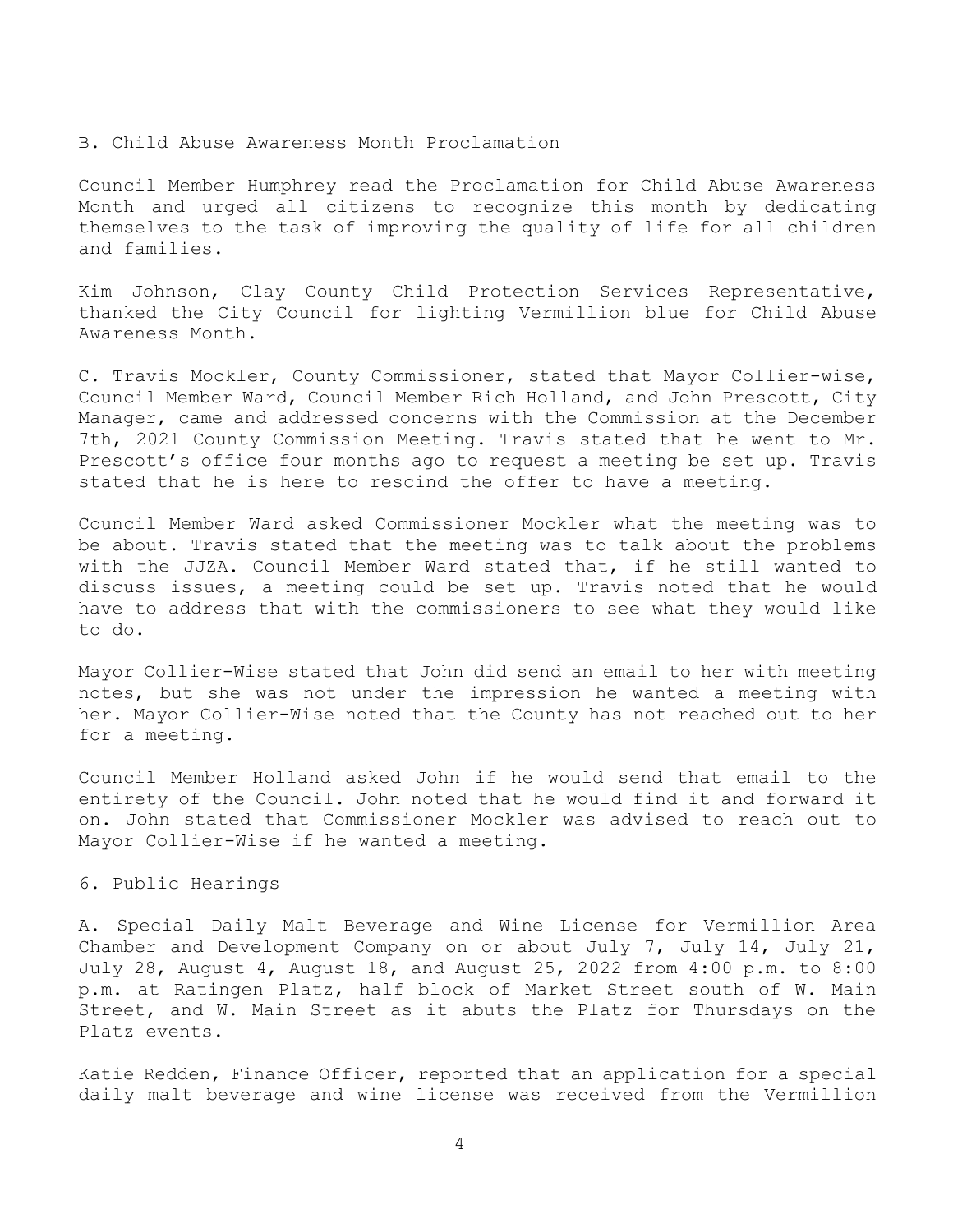Area Chamber and Development Company for the Thursdays on the Platz events on or about July 7, July 14, July 21, July 28, August 4, August 18, and August 25, 2022 from 4:00 p.m. to 8:00 p.m. at Ratingen Platz and adjoining portion of Market Street and Main Street. Katie stated that the notice of hearing and the Police Chief's report are included in the packet. She noted that the events would be similar to previous years. Katie recommended approval of the request and to include the use of the Ratingen Platz for the events.

### 99-22

Council Member Holland moved approval of the Special Daily Malt Beverage and Wine License for Vermillion Area Chamber and Development Company on or about July 7, July 14, July 21, July 28, August 4, August 18, and August 25, 2022 from 4:00 p.m. to 8:00 p.m. at Ratingen Platz, half block of Market Street south of W. Main Street, and W. Main Street as it abuts the Platz for Thursdays on the Platz events. Council Member Hellwege seconded the motion. Motion carried 7 to 0. Mayor Collier-Wise declared the motion adopted.

# 7. Old Business

A. Second Reading of Ordinance 1460 Amending Title XI, Business Regulations; Chapter 114, Transportation Network Drivers and Companies; Sections 114.02 and 114.06 Amending the Taxicab License/Application Requirements and Requiring a Rate Card

Stone Conley, Assistant to the City Manager, reported on Ordinance No. 1460 amending the taxicab License/Application requirements. Stone noted that, at the April 5, 2021 noon meeting, the City Council reviewed some proposed changes to the current Transportation Network Company (TNC) and Taxi regulations. He stated that, during this meeting, the City Council provided direction on this topic. Stone noted that, at the March 7, 2022 noon meeting, the City Council reviewed the proposed changes to TNC and Taxicab regulations and expressed interest in moving the item forward. He noted that the current Taxi regulation was originally implemented in 1975 and last amended in 2019 to add TNCs. He stated that this proposed amendment in the regulations of TNC and Taxi businesses would modify requirements for owners, operators, agents, and employees. Stone noted that these requirements address the storage location of all fleet vehicles and, if the location ceases use, the company must notify the City within five business days. He stated that a signed DCI and FBI statement alongside background checks ensuring that none of those in the application were convicted of any state or municipal driving or vehiclerelated petty offense or class 2 misdemeanor violations within the last three (3) years, or convicted of any class 1 misdemeanor or felony or non-driving municipal ordinance within the last seven (7) years, the nature of the offense(s), and the punishment or penalty assessed therefor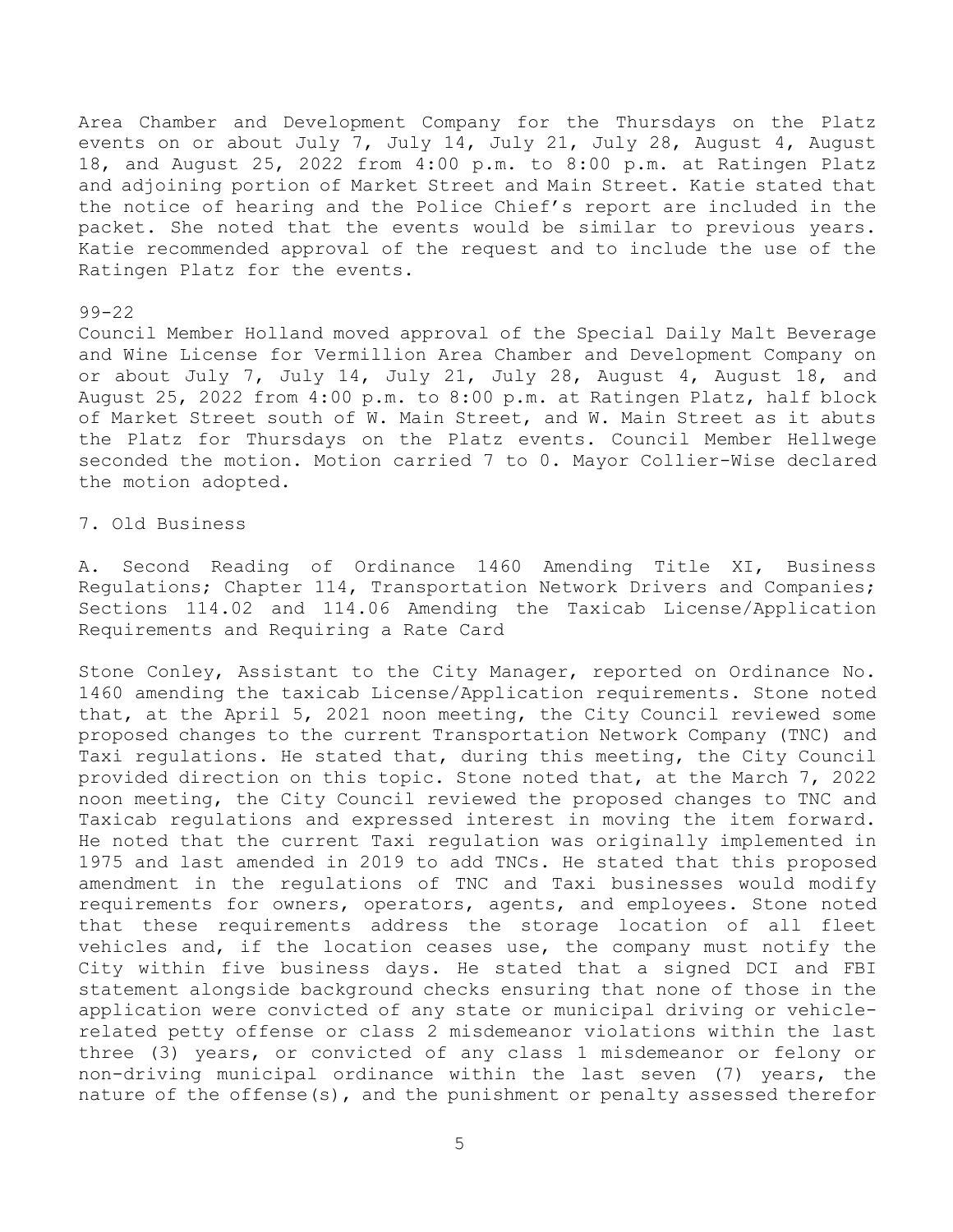must be provided to the City. Stone noted that it would also be required for all new employees hired after the initial licensing installation to submit to FBI and DCI background checks. He stated that each taxicab vehicle will have to keep a daily log listing date, time, trip origination address, and trip destination address and be available for inspection upon request from the City and must be maintained for the period of one year. Stone noted that there have not been any changes since the first reading.

### 100-22

Second reading of title to Ordinance No. 1460 Amending Title XI, Business Regulations; Chapter 114, Transportation Network Drivers and Companies; Sections 114.02 and 114.06 Amending the Taxicab License/Application Requirements and Requiring a Rate Card for the City of Vermillion, South Dakota

Mayor Collier-Wise read the title to the above-named Ordinance, and Council Member Holland moved adoption of the following:

BE IT RESOLVED that the minutes of this meeting shall show that the title to the proposed Ordinance No. 1460 entitled Amending Title XI, Business Regulations; Chapter 114, Transportation Network Drivers and Companies; Sections 114.02 and 114.06 Amending the Taxicab License/Application Requirements and Requiring a Rate Card was first read and the Ordinance considered substantially in its present form and content at a regularly called meeting of the Governing Body on the 21st day of March, 2022 and that the title was again read at this meeting, being a regularly called meeting of the Governing Body on this 4th day of April, 2022 at the City Hall Council Chambers in the manner prescribed by SDCL 9-19-7 as amended.

BE IT RESOLVED and ordained that said Ordinance be adopted to read as follows:

### ORDINANCE 1460

AN ORDINANCE AMENDING CITY OF VERMILLION CODE OF ORDINANCES TITLE XI, BUSINESS REGULATIONS; CHAPTER 114, TRANSPORTATION NETWORK DRIVERS AND COMPANIES; SECTIONS 114.02(B) ADDING (4)(5)(6)(7) AND SECTION 114.06 ALTERING (B) AND (C), AMENDING THE REGULATIONS GOVERNING TRANSPORTATION NETWORK DRIVERS, COMPANIES AND TAXICAB OPERATIONS

BE IT ORDAINED, by the Governing Body of the City of Vermillion, South Dakota that the following sections of Chapter 114, Transportation Network

6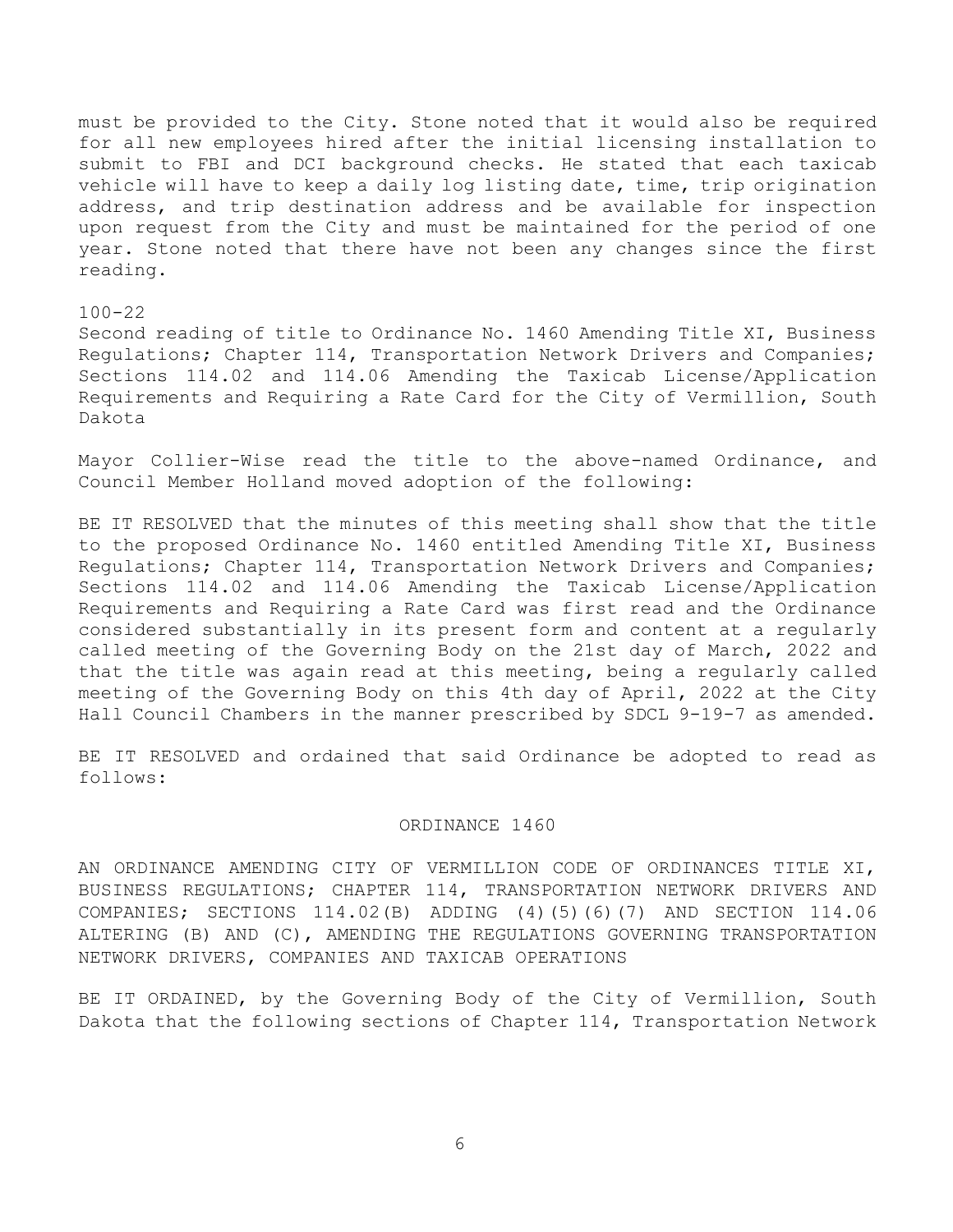Drivers and Companies be amended as follows below. All other sections of Chapter 114 will remain as they are.

§ 114.02 LICENSE/APPLICATION REQUIRED TO OPERATE/AFFILIATE WITH A BUSINESS.

(B) Every person desiring a license to operate a taxicab business in the city shall make application in writing to the governing body. The application shall include the following information:

(4) The physical address where each motor vehicle is stored and maintained. If location ceases use the city must be notified with 5 business days.

(5) A signed statement included with the DCI and FBI background checks as to whether the applicant and each of the applicant's owners, operators, agents, or employees has ever caused personal injury or property damage arising from the use or operation of a motor vehicle.

(6) A signed statement by the DCI and FBI background checks as to whether the applicant or each of the applicant's owners, operators, agents, or employees has been convicted of any state or municipal driving or vehicle-related petty offense or class 2 misdemeanor violations within the last three (3) years or convicted of any class 1 misdemeanor or felony or non-driving municipal ordinance within the last seven (7) years, the nature of the offense(s), and the punishment or penalty assessed therefor.

(7) A signed statement included with the DCI and FBI background checks as required in 114.02 (B)(5) and 114.02(B)(6) will be required for all applicants involved after the initial application has been submitted.

§ 114.06 DISPLAY OF RATE CARD.

(B) Activity Log. Each taxicab vehicle must keep a daily activity log listing the date, time, trip origination address, and trip destination address. The activity log must be available for inspection by and upon the request of the city. The logs must be maintained by the taxicab business for a period of one year.

(C) TNC shall present fare calculation method on their digital network.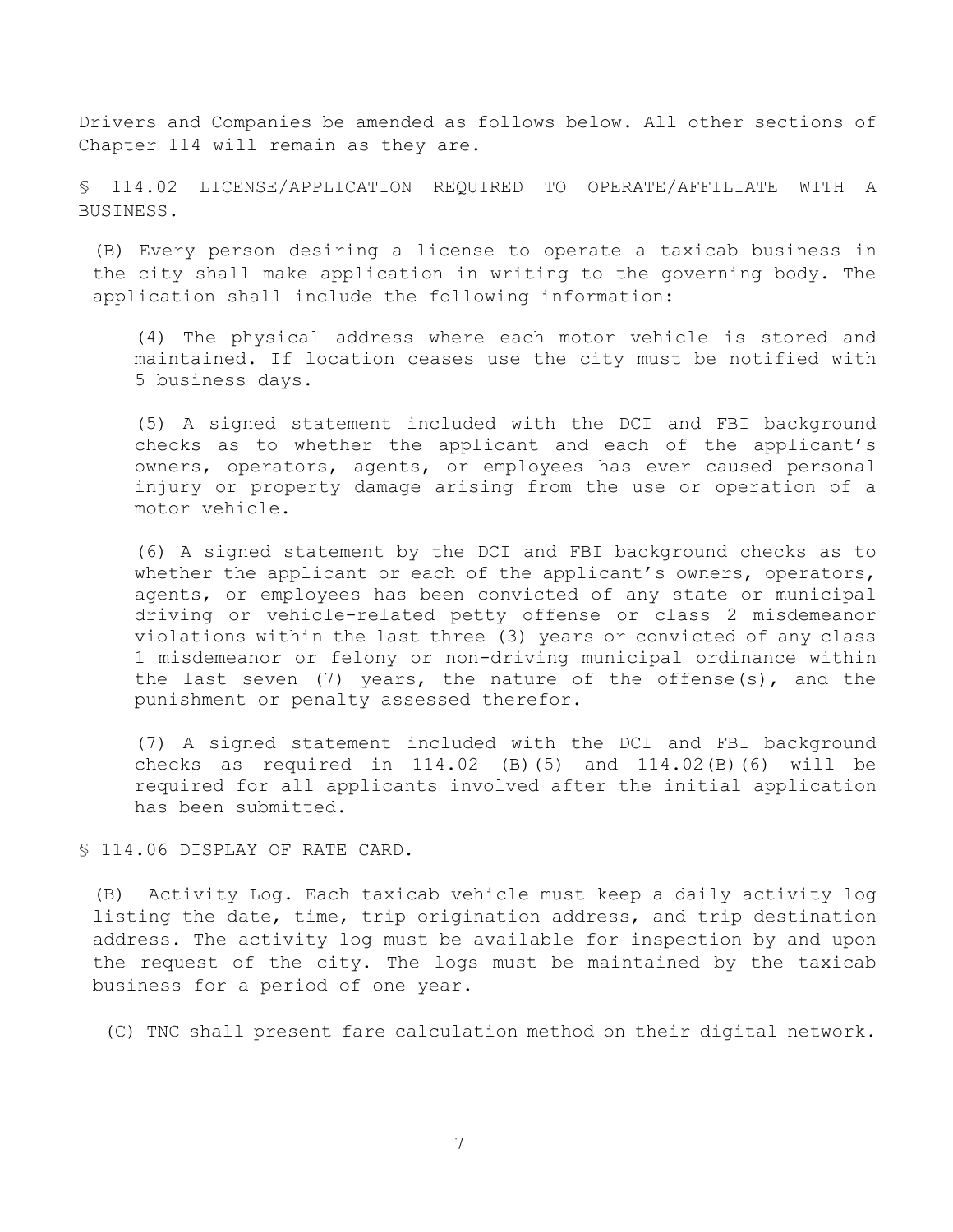Dated at Vermillion, South Dakota this 4th day of April 2022.

 THE GOVERNING BODY OF THE CITY OF VERMILLION, SOUTH DAKOTA  $By$ 

Kelsey Collier-Wise, Mayor

ATTEST:  $By$ 

Katie E. Redden, Finance Officer

Adoption of the Ordinance was seconded by Council Member Ward. Thereafter the question of the adoption of the Ordinance was put to a roll call vote of the Governing Body, and the members voted as follows: Hellwege-Y, Holland-Y, Humphrey-Y, Letellier-Y, Price-Y, Ward-Y, Mayor Collier-Wise-Y.

Motion carried 7 to 0. Mayor Collier-Wise declared that the Ordinance has been adopted and directed publication thereof as required by law.

B. Second reading of Ordinance 1461 Amending Title VII, Traffic Code; Chapter 70, General Traffic and Parking Regulations; Section 70.072, Prohibited in Certain Places, Amending End of Driveway Parking

Stone Conley, Assistant to the City Manager, reported on Ordinance No. 1461 to amend general traffic and parking regulations to include end of driveway parking. Stone noted that, at the January 18, 2022 and March 7, 2022 noon meeting, the City Council learned more regarding end of driveway parking. He stated that Staff was then directed to create a proposed ordinance utilizing the newly described language. He noted that the current parking regulations were adopted in 1975 and last amended on January 4, 2021. Stone stated that Section 70.072 Prohibited in Certain Places, is the section of code allowing for the City to enforce parking violations. Currently, end of driveway parking is not specifically defined or clear in the code. He noted that proposed Ordinance No. 1461 would amend the code clarifying necessary language to enforce offenses regarding end of driveway parking. Conley stated that this would include the three (3) feet of either side of a public or private driveway entrance or an alleyway access. Conley noted that driveway entrance is also to include the flared end or driveway return.

101-22

Second reading of title to Ordinance No. 1461 Amending Title VII, Traffic Code; Chapter 70, General Traffic and Parking Regulations; Section 70.072, Prohibited in Certain Places, Amending End of Driveway Parking for the City of Vermillion, South Dakota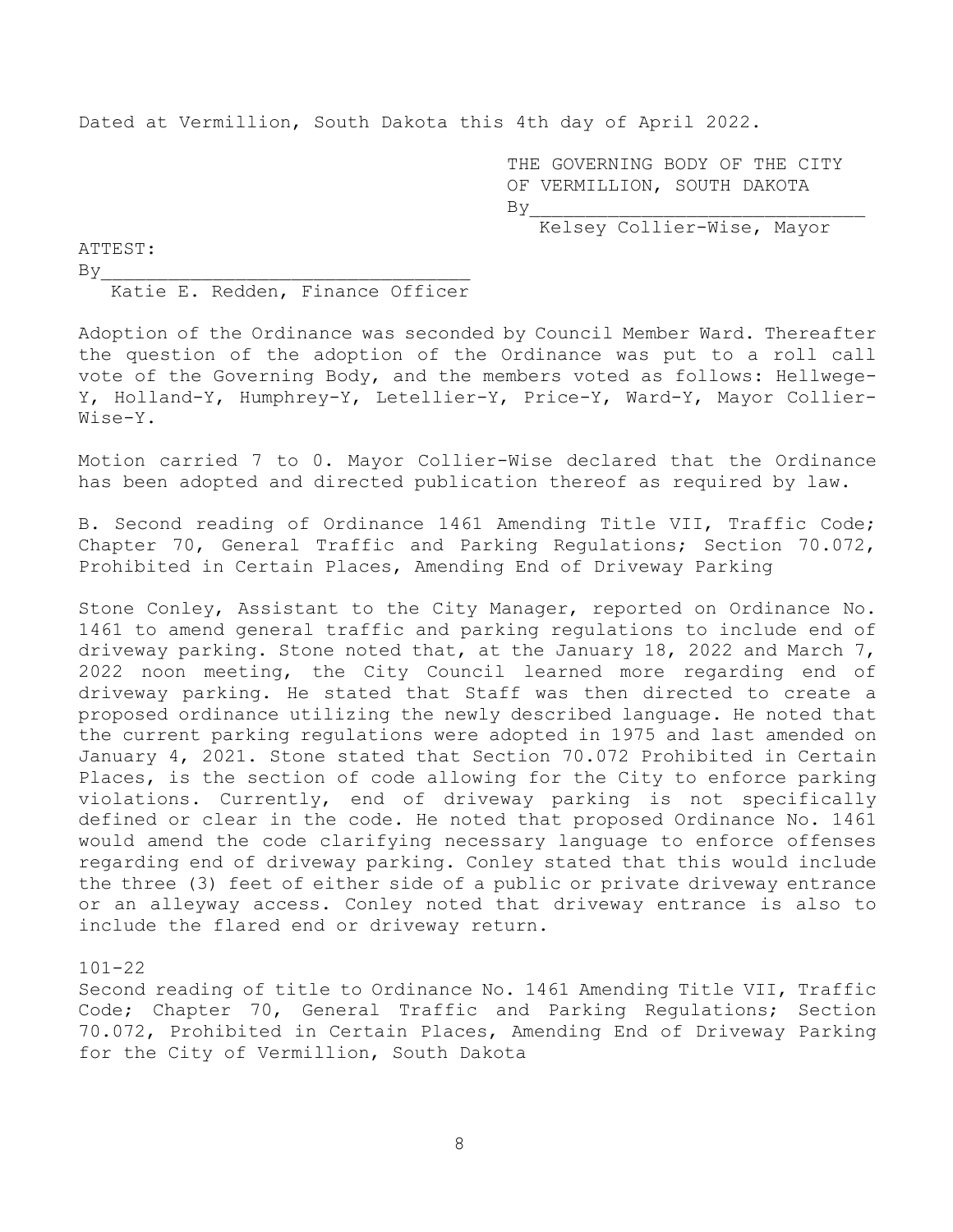Mayor Collier-Wise read the title to the above-named Ordinance, and Council Member Holland moved adoption of the following:

BE IT RESOLVED that the minutes of this meeting shall show that the title to the proposed Ordinance No. 1461 entitled Amending Title VII, Traffic Code; Chapter 70, General Traffic and Parking Regulations; Section 70.072, Prohibited in Certain Places, Amending End of Driveway Parking was first read and the Ordinance considered substantially in its present form and content at a regularly called meeting of the Governing Body on the 21st day of March, 2022 and that the title was again read at this meeting, being a regularly called meeting of the Governing Body on this 4th day of April, 2022 at the City Hall Council Chambers in the manner prescribed by SDCL 9-19-7 as amended.

BE IT RESOLVED and ordained that said Ordinance be adopted to read as follows:

### ORDINANCE 1461

AN ORDINANCE AMENDING CITY OF VERMILLION CODE OF ORDINANCES TITLE VII, TRAFFIC CODE; CHAPTER 70, GENERAL TRAFFIC AND PARKING REGULATIONS; SECTION 70.072, PROHIBITED IN CERTAIN PLACES, AMENDING 70.072(A)(4) AND 70.072(A)(8).

BE IT ORDAINED, by the Governing Body of the City of Vermillion, South Dakota that the following section of Chapter 70 be amended to clarify parking prohibited in certain places. All other portions of section 70.072 will remain as they are. Following is the amendment:

§70.072 Prohibited in certain places.

(A) It shall be unlawful for the operator of a motor vehicle to stop, stand, or park the motor vehicle in any of the following places except when necessary to avoid conflict with other traffic or in compliance with the directions of a police officer or traffic signal or sign:

(4) Within (20) feet of the driveway entrance to any fire station and on the side of a street opposite the entrance to any fire station with seventy-five (75) feet of said entrance, when properly sign-posted;

(8) In front of, or on three (3) feet of either side of, a public or private driveway entrance or an alleyway access. Driveway entrance is to include the flared end or driveway return;

Dated at Vermillion, South Dakota this 4th day of April 2022.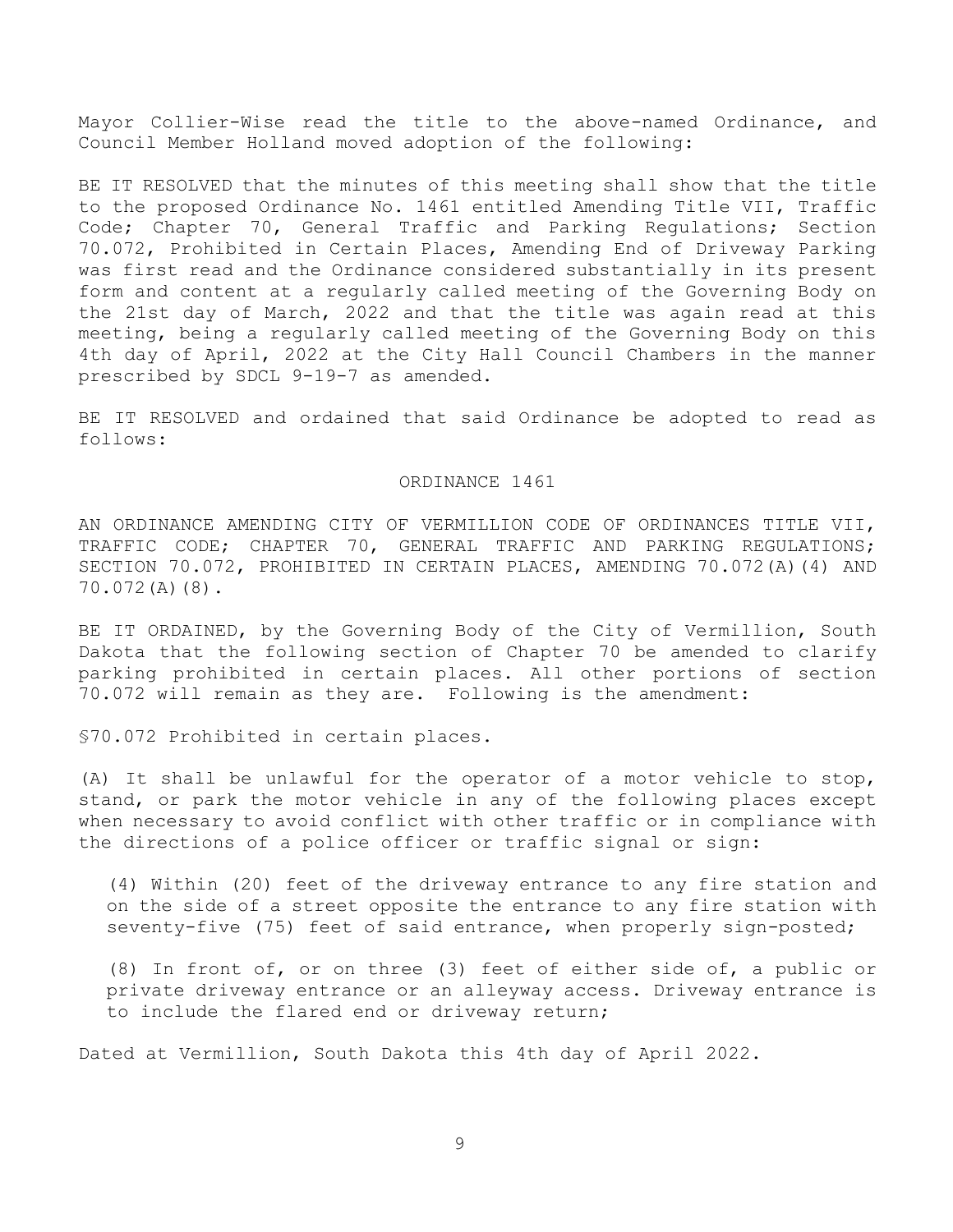THE GOVERNING BODY OF THE CITY OF VERMILLION, SOUTH DAKOTA  $BY$ 

Kelsey Collier-Wise, Mayor

ATTEST:  $BY$ 

## Katie E. Redden, Finance Officer

Adoption of the Ordinance was seconded by Council Member Hellwege. Thereafter the question of the adoption of the Ordinance was put to a roll call vote of the Governing Body, and the members voted as follows: Hellwege-Y, Holland-Y, Humphrey-Y, Letellier-Y, Price-Y, Ward-Y, Mayor Collier-Wise-Y.

Motion carried 7 to 0. Mayor Collier-Wise declared that the Ordinance has been adopted and directed publication thereof as required by law.

8. New Business

A. First Reading of Ordinance 1462 Amending Title XI, Business Regulations; Chapter 118 Furniture Zone; Sections 118.02 through 118.12 and section 118.14 through 118.18 to amend existing language and provide for expanded retail usage of the sidewalks in the Central Business District.

John Prescott, City Manager, reported on proposed Ordinance No. 1462 to adjust Furniture Zone. John noted that, in 2021, the City completed the Streetscape project which added approximately seven additional potential seating areas that are between the traditional walking area abutting the building and the street. He stated that the current Furniture Zone regulations were adopted in 2010 and have remained largely unchanged. John noted that the term Furniture Zone is used to describe public rightof-way that is used for retail purposes and in the past there were limited areas in the downtown for outdoor dining. John noted that uses of a Furniture Zone which did not involve alcohol sales were approved by staff and Uses of the Furniture Zone which involved alcohol were done by a Furniture Zone Limited Lease approved by the City Council.

John stated that proposed Ordinance No. 1462 would make several changes to the existing language. He stated that the proposed changes include: removing the current requirement that a business sell at least 50% food in order to be able to serve alcohol in a Furniture Zone, adding the definition of a sidewalk pub that may serve little or no food to use the space, providing different hours for weekdays and weekends, and modifying the definition of an adjacent/adjoining business.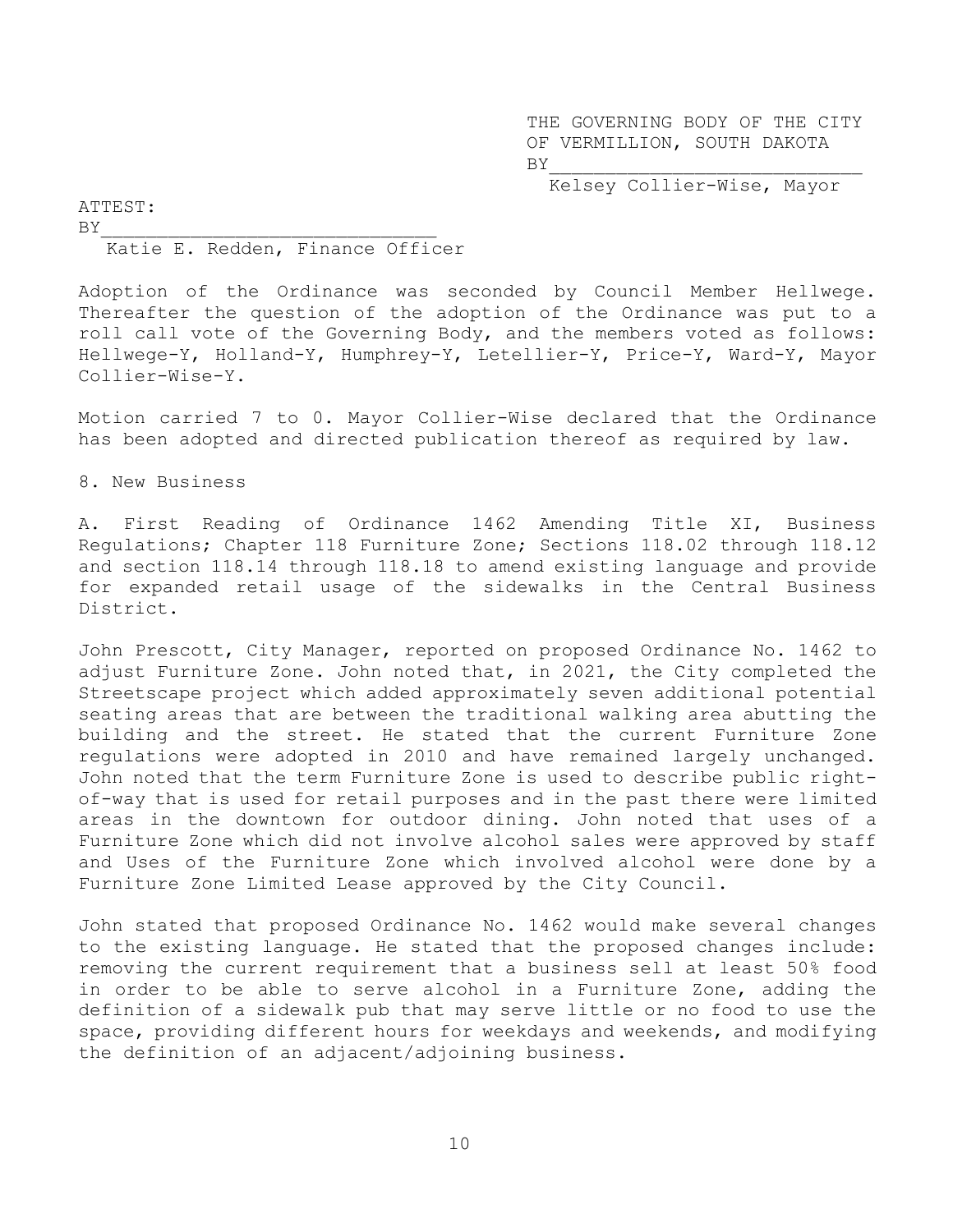John noted that currently a business must abut the space to be used. He stated that, with a limited number of newly created larger spaces, the proposed ordinance changes provide that a business could be adjacent to the space. John stated that the application will have the applicant document that any adjacent businesses indicate their approval of the applicant using the space. He noted that the sale hours are currently 7:00 a.m. to 10:00 p.m. for each day and the proposed ordinance changes the hours to 7:00 a.m. to 10:00 p.m. Monday through Thursday and 7:00 a.m. to 1:00 a.m. Friday and Saturday. John noted that the removal of the 50% food sale requirement provides the opportunity for bar establishments to use the space. He stated that a Furniture Zone limited lease is \$35 per year and the fee has been the same since the original ordinance was adopted.

Council Member Holland proposed three changes to the ordinance. Holland noted that in section 118.02 Definitions, the last sentence in the sidewalk pub definition that states "A sidewalk pub may provide light dining options" should be stricken due to not being able to police that. Holland noted that the second change is in Section 118.03 Furniture zone Use Allowed. Holland proposed to change the last sentence to state, "The allowed uses under the provisions of this chapter by limited lease are Retailing, Sidewalk Café, and Sidewalk Pub". Holland noted that last change is in Section 118.09 to remove "furniture zone use permit or."

#### 102-22

Mayor Collier-Wise read the title to the above-mentioned Ordinance and Council Member Ward moved adoption of the following Resolution with changes to Sidewalk Pub definition, the allowed uses in 118.04, and removing furniture zone use permit in sections 118.09:

BE IT RESOLVED that the minutes of this meeting shall show that the title to proposed Ordinance No. 1462 entitled Amending Title XI, Business Regulations; Chapter 118 Furniture Zone; Sections 118.02, 118.03, 118.05, 118.15, and 118.16 to amend existing language and provide for expanded retail usage of the sidewalks in the Central Business District of the City of Vermillion, South Dakota has been read and the Ordinance has been considered for the first time in its present form and content at this meeting being a regularly called meeting of the Governing Body of the City on this 4th day of April, 2022 at the Council Chambers in City Hall in the manner prescribed by SDCL 9-19-7 as amended.

The motion was seconded by Council Member Price. After discussion the question of adoption of the Resolution was put to a vote of the Governing Body and 7 members voted in favor of and 0 members voted in opposition to the motion. Mayor Collier-Wise declared the motion adopted.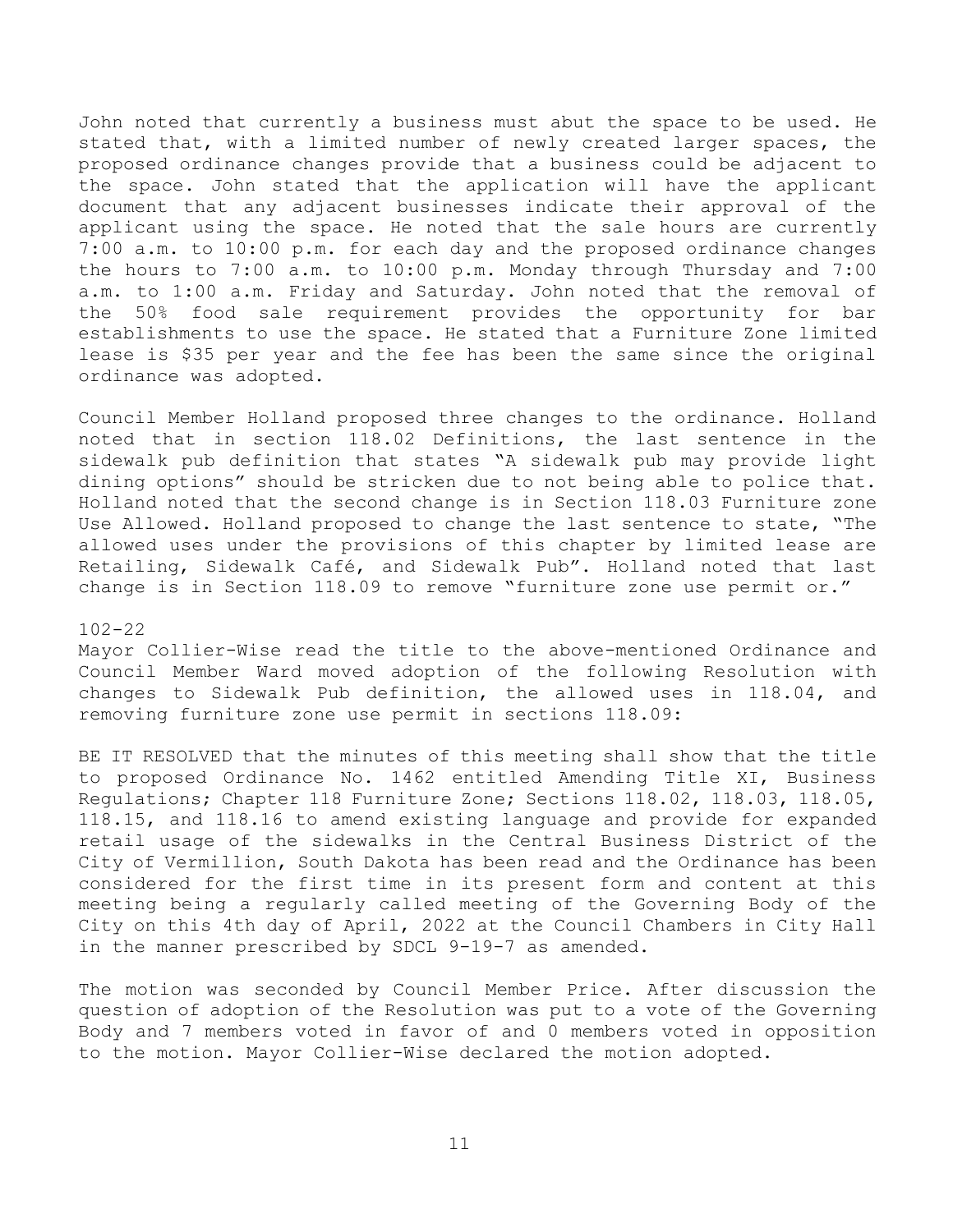B. Resolution to amend the parking violation fee schedule as provided for in City Code 70.072.

Stone Conley, Assistant to the City Manager, reported on a resolution to amend the parking violation fee schedule. Stone noted that the City Council establishes rates and fees for City services provided to our community. Section 70.072(E) provides that parking violation fees are set by resolution. He stated that the last adjustment of the parking violation fee schedule occurred in 2003. Stone noted that, during the March 7, 2022 noon meeting, Staff discussed with City Council the possibility of adjusting parking violation fees. He noted that the cost of maintenance, operations, and supplies has increased, with the fee schedule not being adjusted since 2003. Stone stated that the City has also been experiencing a number of individuals putting a \$20 bill in the payment envelope which leads to time and costs for the City to process and mail a \$5 refund check.

Stone noted that the City staff has developed the following proposed fee schedule for parking violation enforcement: Twenty Dollars (\$20.00) if paid before ten (10) days of issuance; Forty Dollars (\$40.00) if paid after ten (10) days of issuance; Fifty Dollars (\$50.00) if paid after thirty (30) days of issuance. He stated that the current rates are \$15, \$30, and \$45.

103-22 After reading the same once, Council Member Ward moved adoption of the following:

# RESOLUTION ADJUSTING PARKING VIOLATION FEE SCHEDULE

WHEREAS, the City Council establishes rates and fees for City services; and

WHEREAS, Section 70.072 of the Vermillion City Code provides for parking violation fees to be set by Resolution; and

WHEREAS, the City Council has previously changed the original parking violation fee rate; and

WHEREAS, the cost of maintenance, operations, and supplies has increased, while the fee rates have not changed since 2003.

NOW, THEREFORE, BE IT RESOLVED, by the Governing Body of the City of Vermillion, South Dakota, at a regular meeting thereof in the Council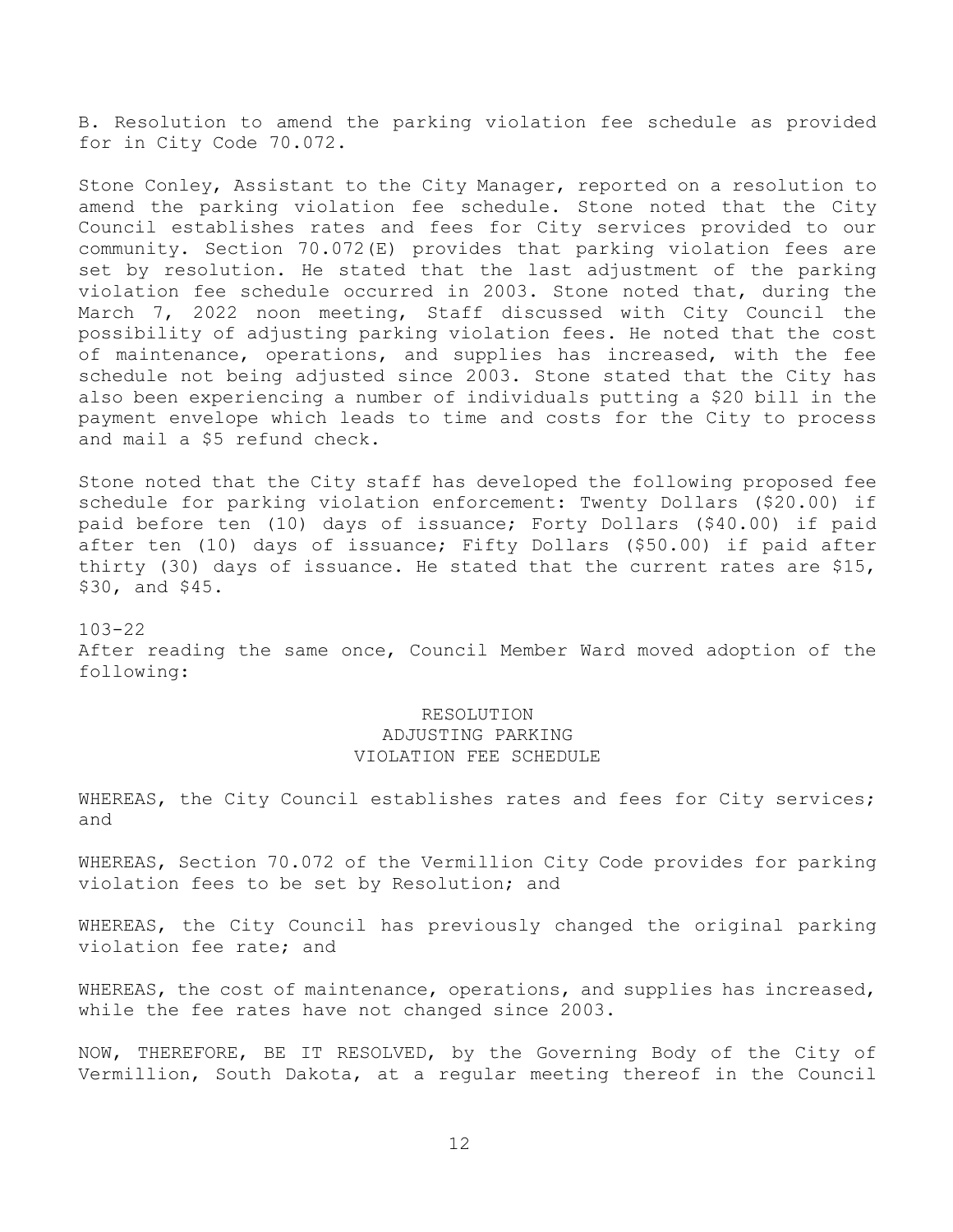Chambers of City Hall at 7:00 p.m. on the 4th day of April 2022, that rates be amended as follows:

Twenty Dollars (\$20.00) if paid before ten (10) days of issuance Forty Dollars (\$40.00) if paid after ten (10) days of issuance Fifty Dollars (\$50.00) if paid after thirty (30) days of issuance

The effective date of this resolution will be for tickets issued on or after July 1, 2022.

Dated at Vermillion, South Dakota, this 4th day of April 2022.

 THE GOVERNING BODY OF THE CITY OF VERMILLION, SOUTH DAKOTA  $\mathbf{By:}$ Kelsey Collier-Wise, Mayor

Attest:

 $By:$ Katie E. Redden, Finance Officer

The motion was seconded by Council Member Hellwege. Discussion followed and the question of the adoption of the Resolution was presented for a vote of the Governing Body. 7 members voted in favor of and 0 members voted in opposition to the Resolution. Mayor Collier-Wise declared that the Resolution was adopted.

C. Resolution to transfer salary in honor of former City Council member Howard Willson to the Parks Capital Fund

John Prescott, City Manager, reported on a resolution to transfer salary in honor of former City Council member Howard Willson to the Parks Capital Fund. John noted that Northwest Ward City Council Member Howard Willson passed away on Monday, February 28, 2022. John stated that, at the City Council meeting on March 7, 2022, a proclamation recognizing the many contributions that Howard Willson made to the City Council and community was read and was presented to Alice Willson. John stated that the Willson family is graciously having memorial contributions directed to the City's Parks Capital Fund. John noted that the exact use of the funds has not yet been determined but the planting of a tree(s) in memory of Howard Willson is one option being discussed. John stated that it was suggested by a couple of City Council members that the balance of Howard's City Council salary until July 2022 also be added to the memorial contributions. John noted that the salary for a City Council member for the months of March, April, May, and June 2022 totals \$2,248. He stated that the City Council can transfer funds from one fund to another fund as part of the budget revision process. John noted that the City Council historically revises the budget in September and December of each budget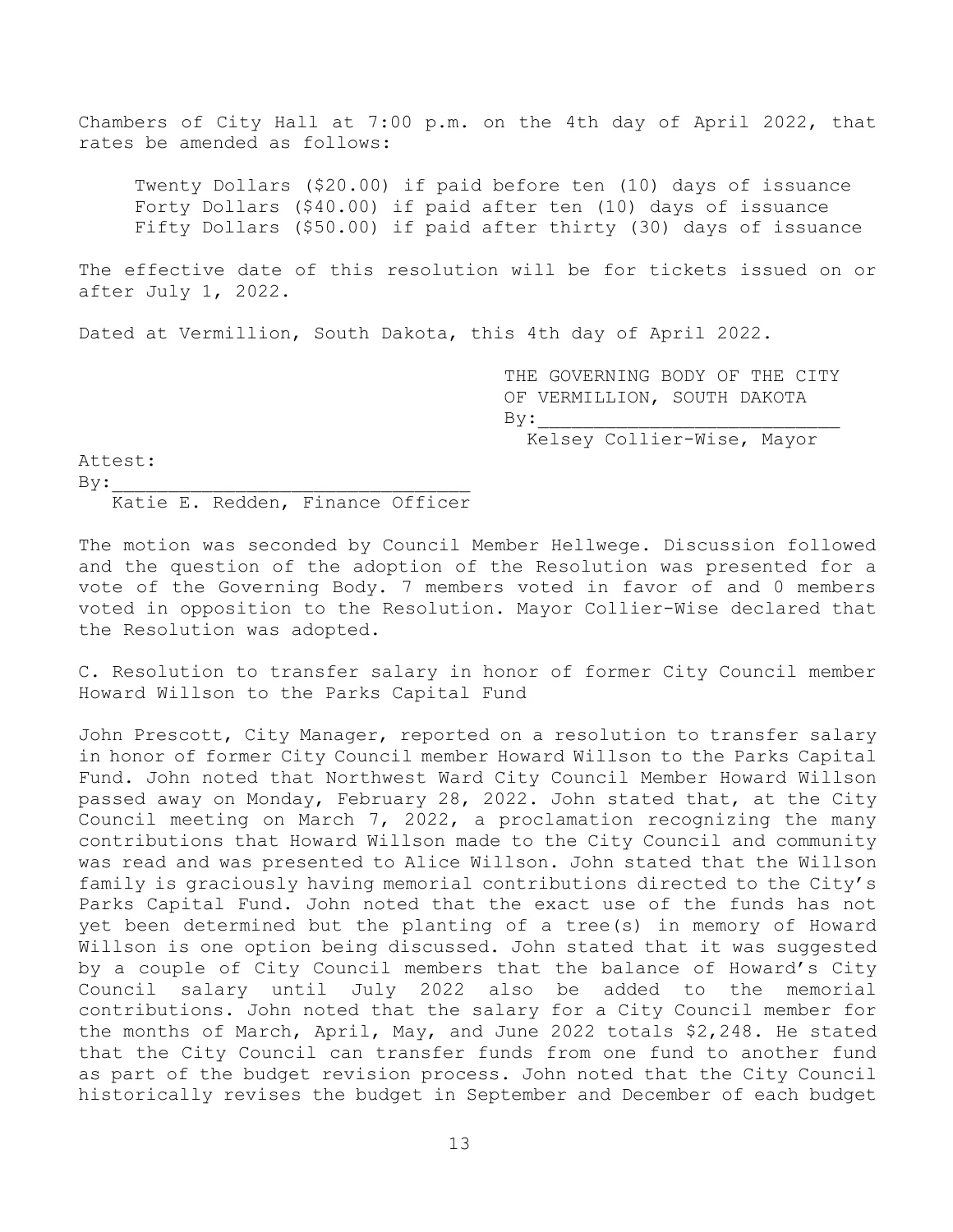year and the resolution helps to provide a source for this budget revision.

 $104 - 22$ After reading the same once, Council Member Ward moved adoption of the following:

# RESOLUTION ALLOCATING THE SALARY OF FORMER COUNCIL MEMBER HOWARD WILLSON

WHEREAS, Howard Willson served as a City Council member for the Northwest ward from July 2008 to July 2016 and again from July 2018 until his death on February 28, 2022; and

WHEREAS, Howard Willson had served as City Council President, City Council Vice-President, Planning and Zoning Commission member, and a City Hall Site Evaluation Committee member; and

WHEREAS, Howard Willson actively served on City Council committees, represented the City Council on the Tree Board, Joint Powers Board, the Law Enforcement Center Site Selection Committee, and numerous other committees; and

WHEREAS, Howard Willson served the Vermillion community in other vital capacities such as on the School Board, as a Main Street merchant, an economic development leader, and overall community champion.

NOW, THEREFORE, BE IT RESOLVED, by the Governing Body of the City of Vermillion, South Dakota, at a regular meeting thereof in the Council Chambers of said City at 7:00 p.m. on the 4th day of April 2022, that the City Council member salary of Howard Willson for the months of March, April, May, and June 2022 be moved to the Parks Capital Fund to be combined with the memorial donations to create an enduring symbol on public property of his service to the community. The City Council will revise the 2022 budget accordingly during the budget revision process in September 2022.

Adopted at Vermillion, South Dakota, this 4th day of April 2022.

 THE GOVERNING BODY OF THE CITY OF VERMILLION, SOUTH DAKOTA  $By:$ 

Kelsey Collier-Wise, Mayor

Attest:

 $By:$ 

Katie E. Redden, Finance Officer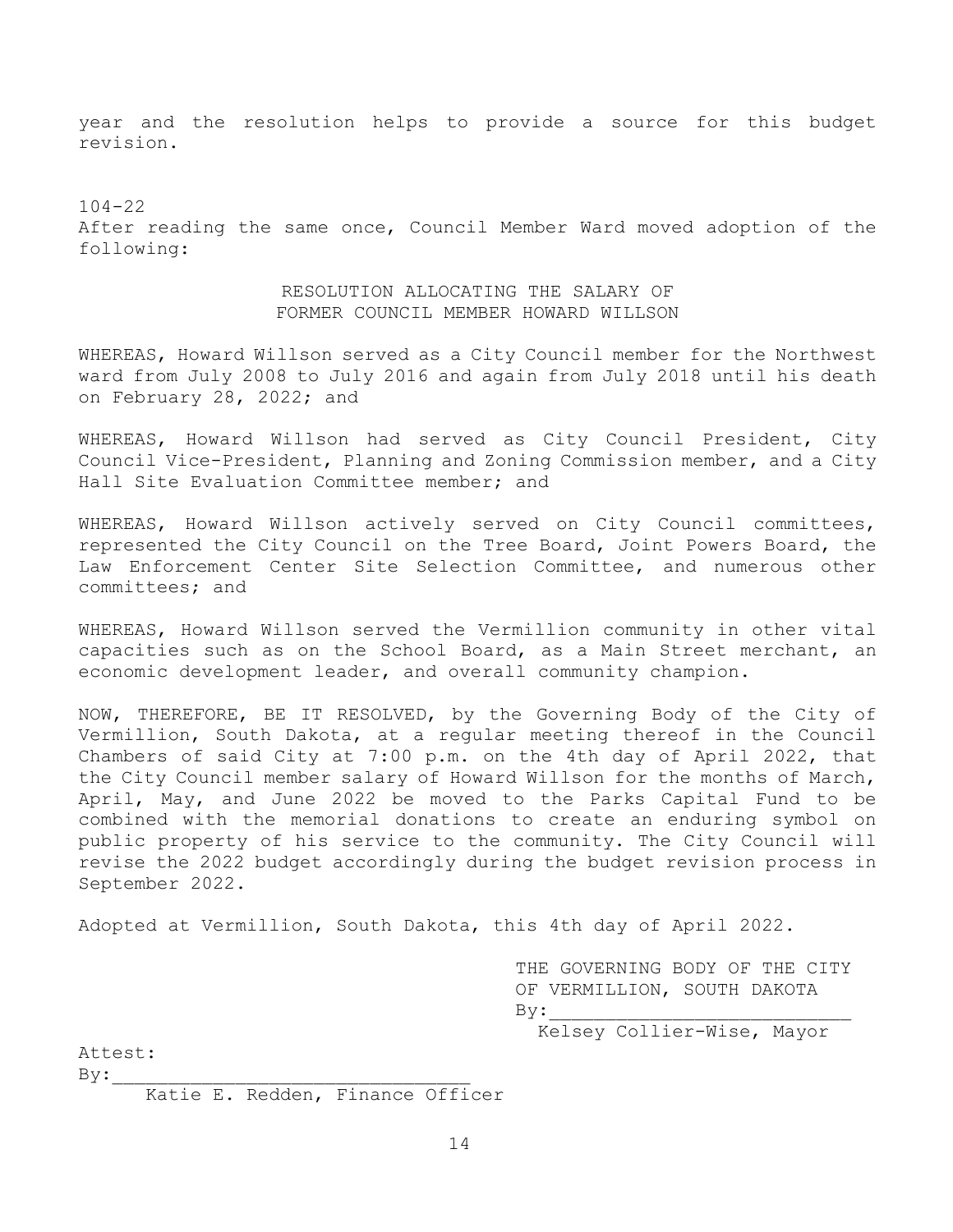The motion was seconded by Council Member Humphrey. Discussion followed and the question of the adoption of the Resolution was presented for a vote of the Governing Body. 7 members voted in favor of and 0 members voted in opposition to the Resolution. Mayor Collier-Wise declared that the Resolution was adopted.

D. Request by the Eagles to close W. Main Street from the west line of the alley immediately adjacent to CorTrust bank west to the east line of the intersection with High Street on Saturday, May 7, 2022 from 8:00 a.m. to 10:00 p.m. for a fundraising event.

Stone Conley, Assistant to the City Manager, reported on a street closure request. He noted that Kent Osborne of the Fraternal Order of Eagles has requested the closure of West Main Street from the west line of the alley adjacent to the west side of the CorTrust Bank property west to the east line of the High Street intersection on Saturday, May 7, 2022 from 8:00 a.m. until 10:00 p.m. for a fundraising event for the Dakota State President's Charity. Stone noted that, according to the application, the Eagles will meet with businesses individually to let them know of the events requiring the street closure. He stated that there are a limited number of businesses abutting the area to be closed. The main one affected is Mead Lumber at 113 W Main Street. Stone noted that cleanup will be handled by a volunteer crew with waste barrels provided by the Eagles as stated in the request. He stated that the Street, Police, and Fire-EMS Departments have been notified of the street closure request and did not have any concerns.

Council Member Hellwege wants the applicant to be made aware that it is the University of South Dakota's graduation day and to be vigilant with the amount of traffic the downtown may see.

## 105-22

Council Member Hellwege moved approval of the Request by the Eagles to close W. Main Street from the west line of the alley immediately adjacent to CorTrust bank west to the east line of the intersection with High Street on Saturday, May 7, 2022 from 8:00 a.m. to 10:00 p.m. for a fundraising event. Council Member Holland seconded the motion. Motion carried 7 to 0. Mayor Collier-Wise declared the motion adopted.

E. Resolution to purchase an excavator for the Solid Waste Department Landfill

Jose Dominguez, City Engineer, reported on a resolution to purchase an excavator for the Solid Waste Department. Jose noted that, at the budget sessions in 2021, the City Council reviewed the 2022 budget for the Landfill which includes the replacement of an excavator. He noted that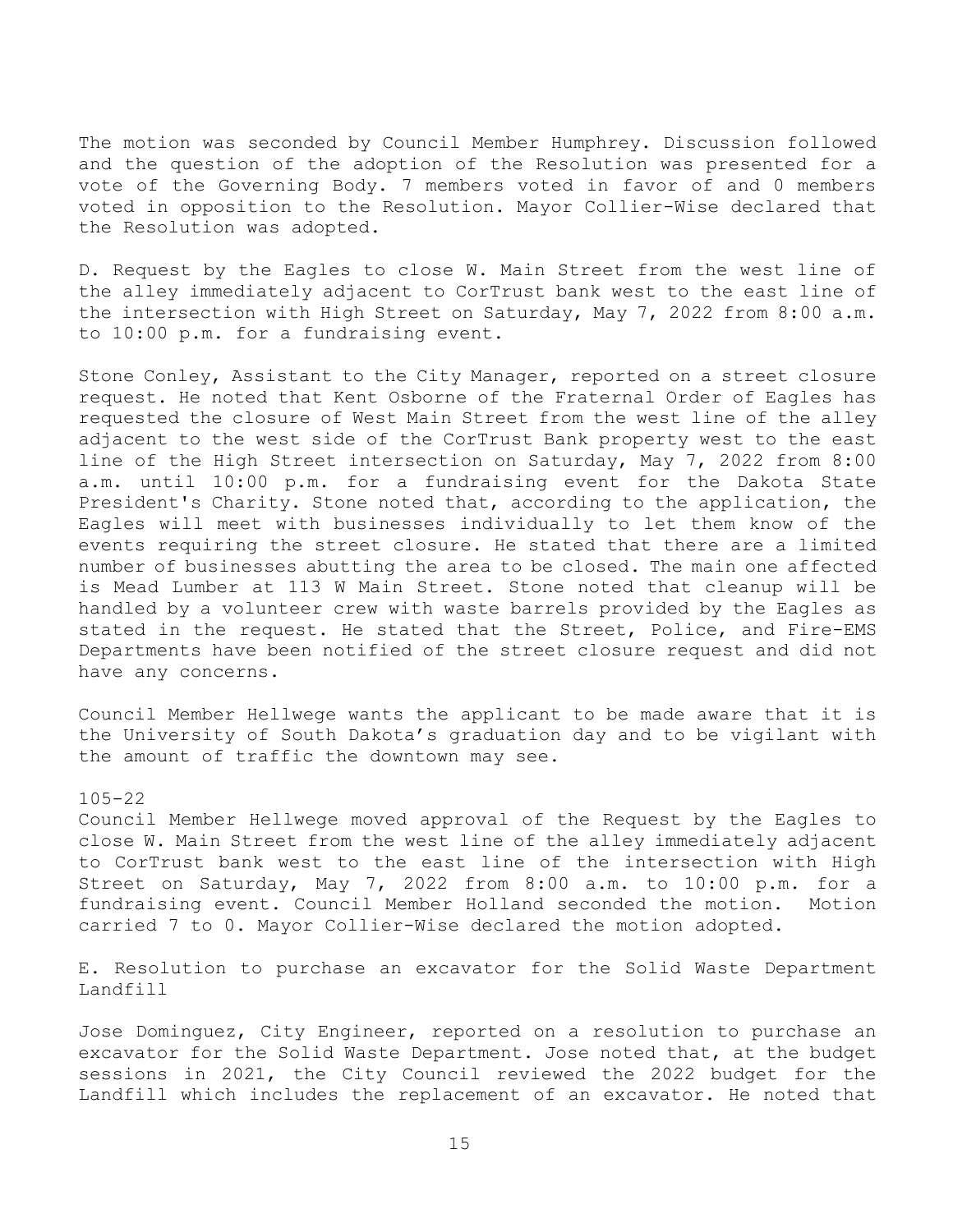the Landfill is part of the Joint Powers agreement with the City of Yankton and the counties of Clay and Yankton and Landfill equipment is not part of the equipment replacement fund.

Jose stated that Sourcewell, formerly the National Joint Powers Alliance (NJPA), has a bid with Caterpillar Company. He noted that, after reviewing the bid from Caterpillar Company, Staff would like to proceed with the purchase of a 2022 320 07D excavator for \$246,985.02. Jose noted that the Caterpillar Company's distributor for South Dakota is Butler Machinery of Sioux Falls, SD. Jose noted that Butler has agreed to sell an identical excavator to the City at the Sourcewell awarded bid amount. He noted that additionally Butler has offered \$70,700 for the City's 2013 Caterpillar 318EL excavator and \$36,000 for the City's 2010 Caterpillar D6TXL bulldozer. He stated that this would bring Butler's net proposed cost for the 2022 excavator with the trade-in of two pieces of equipment down to \$140,285.02.

### 106-22

After reading the same once, Council Member Ward moved adoption of the following:

# RESOLUTION AUTHORIZING THE PURCHASE OF A SOLID WASTE DEPARTMENT EXCAVATOR

WHEREAS, SDCL 5-18A-37 authorizes a governmental entity to enter into agreements with purchasing agents in any other state for purchases under a joint agreement or contract at the accepted bid price and the concurrence of said bidder; and

WHEREAS, the City of Vermillion has reviewed and determined that the bid awarded by Sourcewell (formerly known as the National Joint Powers Alliance) for a 2022 320 07D Caterpillar excavator from Caterpillar in the amount of \$246,985.02 offers an advantageous price to the City for said item; and

WHEREAS, Caterpillar dealer Butler Machinery of Sioux Falls, South Dakota has agreed to honor the Sourcewell price; and

WHEREAS, the proposal offered by Butler Machinery also includes a tradein value for the City's 2013 Caterpillar 318EL excavator of \$70,700; and

WHEREAS, the proposal offered by Butler Machinery also includes a tradein value for the City's 2010 Caterpillar D6TXL bulldozer of \$36,000.

NOW, THEREFORE, BE IT RESOLVED, by the Governing Body of the City of Vermillion, that the City Manager or the City's Finance Officer is hereby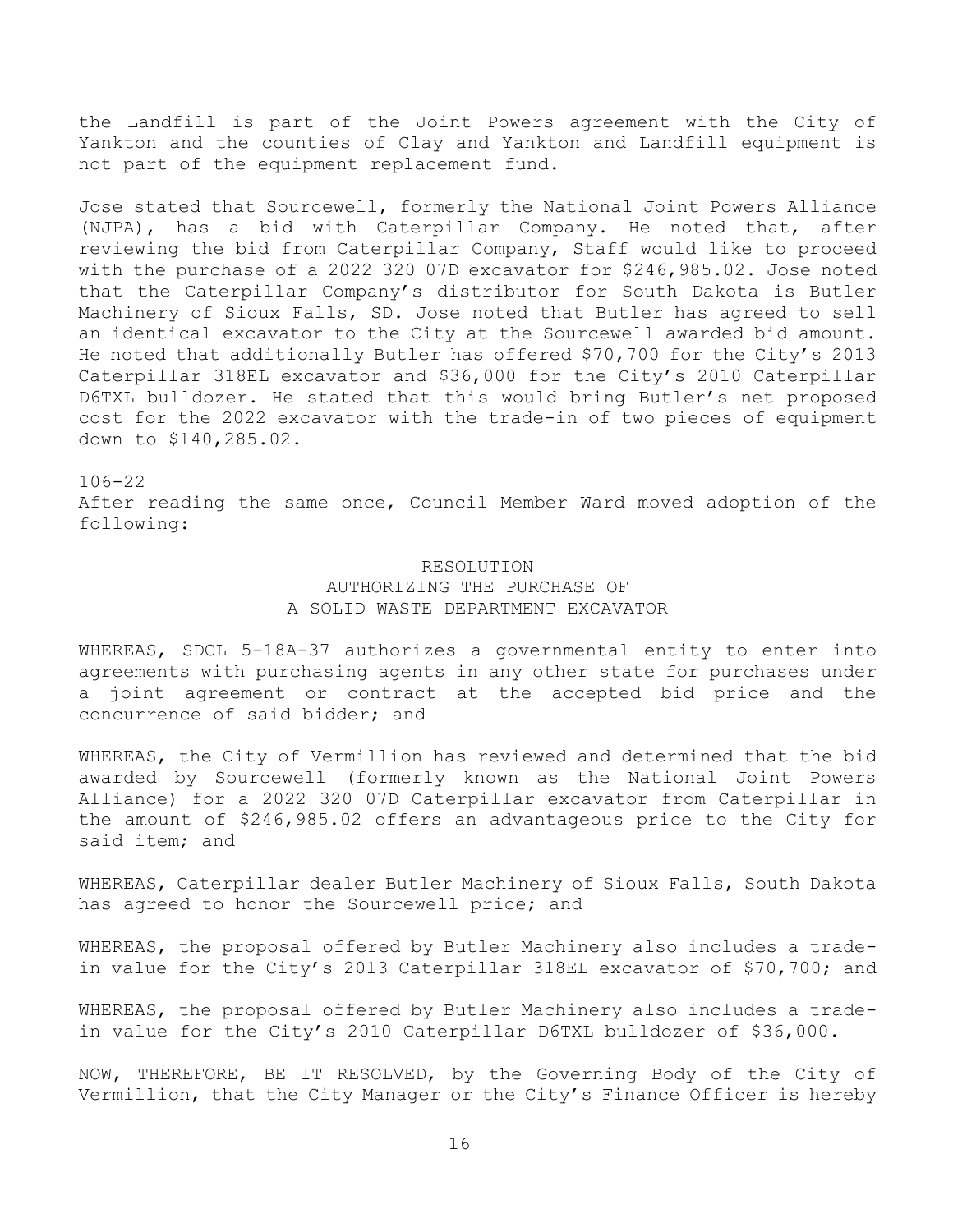authorized to purchase a new 2022 Caterpillar 320 07D excavator from Butler Machinery of Sioux Falls, South Dakota for a net price of \$140,285.02 after trade-ins.

Dated at Vermillion, South Dakota this 4th day of April 2022.

THE GOVERNING BODY OF THE CITY OF VERMILLION, SOUTH DAKOTA By: Kelsey Collier-Wise, Mayor

ATTEST:

 $By:$ 

Katie E. Redden, Finance Officer

The motion was seconded by Council Member Hellwege. Discussion followed and the question of the adoption of the Resolution was presented for a vote of the Governing Body. 7 members voted in favor of and 0 members voted in opposition to the Resolution. Mayor Collier-Wise declared that the Resolution was adopted.

F. Final Plat of Lots 1, 2, and 3 Spady First Addition, City of Vermillion, Clay County, South Dakota (land located east of 809 N. Norbeck Street and north of E. Cherry Street)

Jose Dominguez, City Engineer, reported on a final plat of Lots 1, 2, and 3 Spady First Addition, City of Vermillion, Clay County, South Dakota (land located east of 809 N. Norbeck Street and north of E. Cherry Street). Jose noted that McLaury Engineering submitted a final plat on behalf of the owner on March 18, 2022. He stated that the area being platted is located north of East Cherry Street and east of North Norbeck Street (809 North Norbeck Street). Jose stated that the final plat would subdivide the 5.97-acre area into three lots of varying sizes where two of the lots would front North Norbeck Street, while the third would front East Cherry Street.

Jose stated that the City's Planning and Zoning Commission considered this item at their March 28, 2022 meeting and unanimously recommended that the City Council approve the final plat as presented. Jose noted that staff reviewed the final plat and finds that it complies with all code provisions. He noted that the applicant is dedicating all required new utility easements and the existing 20-foot sanitary sewer easement will remain.

Jose stated that the area being replatted only allows for multi-family uses and, if a different use is proposed by the owner, the area will have to be rezoned. He noted that, at this time, Staff is unaware of what the proposed used will be. Jose noted that, for any different type of use to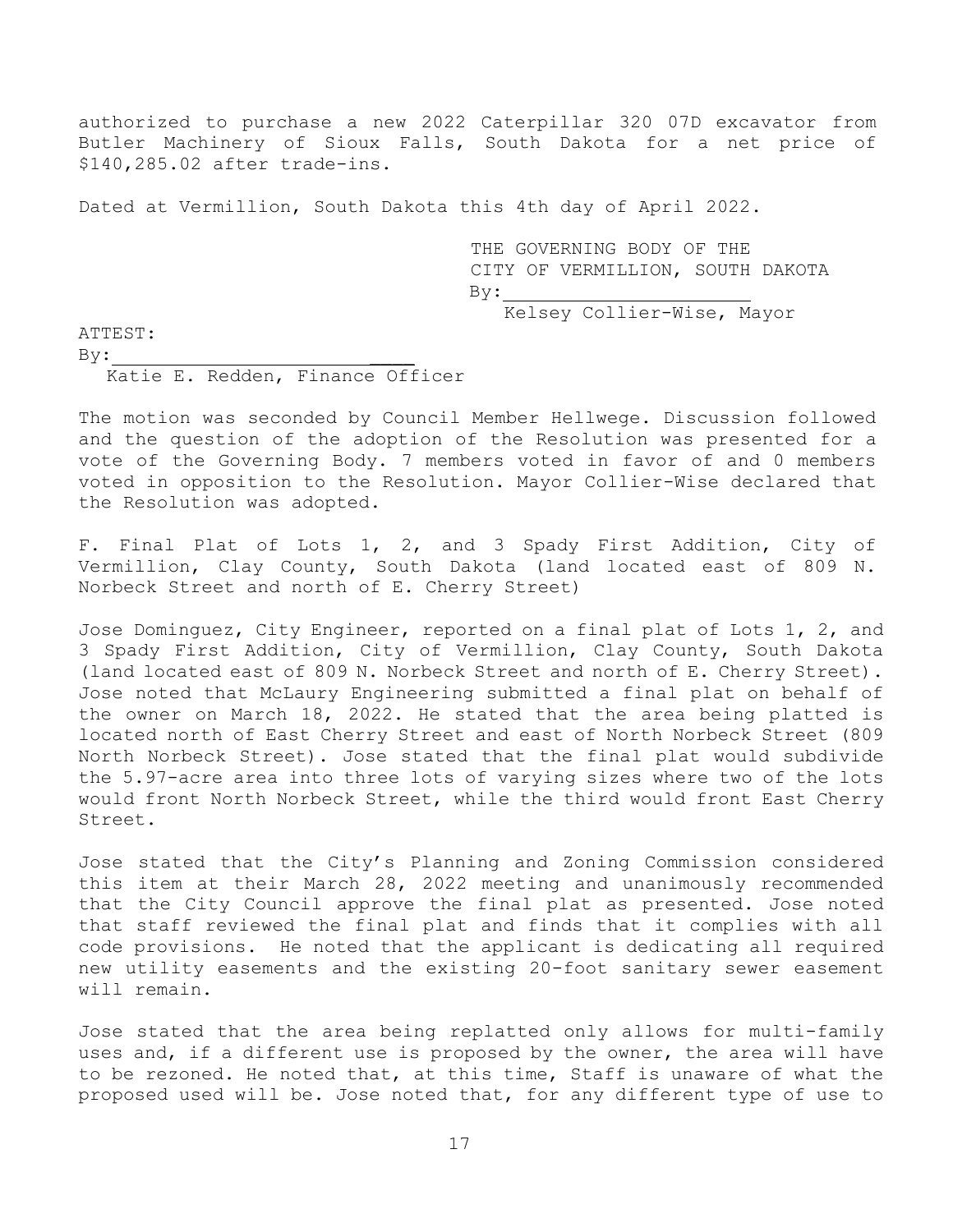occur, the zoning will have to be amended. If in the future the owner requests a zoning amendment, the City will require a meeting of the Planning and Zoning Commission, and two meetings of the City Council. Jose noted that this can only happen after the required petition is submitted with sufficient signatures for the rezone to occur.

# 107-22

Council Member Ward moved approval of the Final Plat of Lots 1, 2, and 3 Spady First Addition, City of Vermillion, Clay County, South Dakota (land located east of 809 N. Norbeck Street and north of E. Cherry Street). Council Member Hellwege seconded the motion. Motion carried 7 to 0. Mayor Collier-Wise declared the motion adopted.

### G. Water/Wastewater System Improvements Project Engineering Agreement

Shane Griese, Utility Manager, reported on the Water/Wastewater System Improvements Project Engineering Agreement. Griese noted that, in 2021, the federal government enacted the American Rescue Plan Act (ARPA) and, as part of that act, the City of Vermillion received over \$1.8 million. Griese stated that this money was to be used for several items but more specifically for water and sewer infrastructure improvements. Shane noted that, in addition to the City's ARPA funds, the State of South Dakota has allotted \$600 million for water and sewer infrastructure projects.

Shane noted that, in November of 2021, staff gave a presentation to the City Council highlighting multiple projects in both the water and wastewater systems that the City could focus on to utilize the funds in the most responsible and beneficial manner for the community. Shane noted that since then information was released by the State on their proposal of the distribution of funds. He stated that one highlight of the proposal was the State would match any local ARPA funds that are used for projects. He noted that one requirement to be eligible for this match is that all projects must be placed on the State's Water Plan and Preliminary Engineering Reports are required for projects to be placed on the water plan.

Shane noted that staff has requested Banner Associates, Inc. to prepare a scope of services which includes six "A" tasks for water and five "B" tasks for wastewater that will result in three engineering reports. Shane noted that tasks 1A thru 5A will focus on Water Treatment Facility improvements, 6A will focus on water distribution improvements. He stated that tasks 1B thru 5B will focus on Wastewater Treatment Facility improvements. Shane noted that these reports will meet all the requirements for placement on the State Water Plan. He stated that Banner Associates, Inc. has given a proposed cost not to exceed \$37,500 to perform the Preliminary Engineering Report which will cover the Water Department improvements, and a cost not to exceed \$39,950 for the

18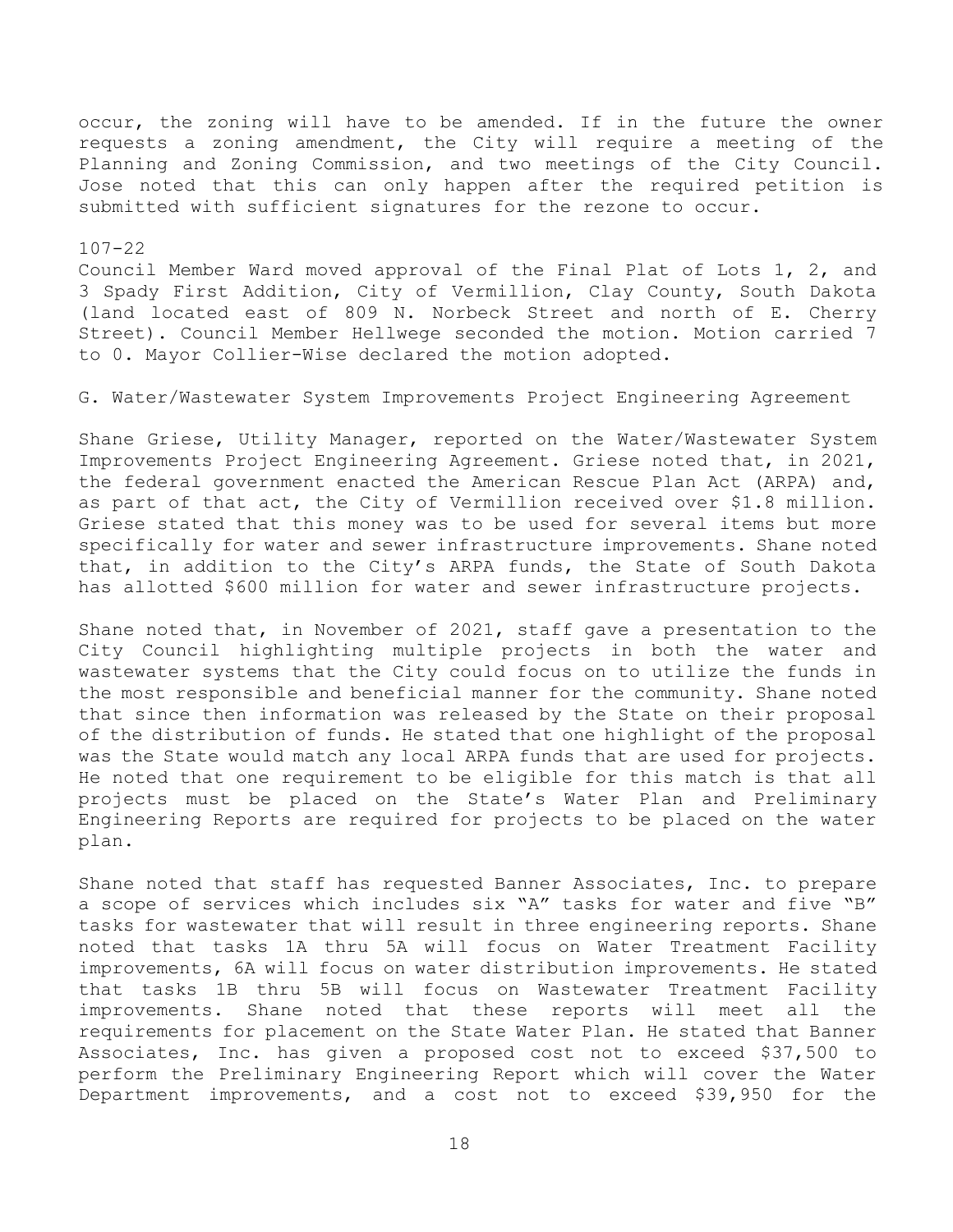Wastewater Department portion. Shane noted that these costs were not budgeted for on the 2022 budget, however the City can utilize the ARPA funds for engineering projects. 108-22 Council Member Holland moved approval of the Water/Wastewater System

Improvements Project Engineering Agreement. Council Member Hellwege seconded the motion. Motion carried 7 to 0. Mayor Collier-Wise declared the motion adopted.

H. Grant offer for Project No. 3-46-0056-17-2022 at Harold Davidson Field (part of the American Rescue Plan Act) (ARPA)

Jose Dominguez, City Engineer, reported on a Grant offer for Project No. 3-46-0056-17-2022 at Harold Davidson Field (part of the American Rescue Plan Act) (ARPA). Jose stated that the FAA, through ARPA, allocated funding to be awarded as economic relief to eligible U.S. airports affected by the COVID-19 pandemic. He stated that the federal funding will go to the State, which through the SD Department of Transportation (DOT), will be made available to the City for reimbursement eligible expenses. Jose noted that the DOT has presented the enclosed agreement that will allocate \$32,000 to the City for eligible airport expenses. He stated that staff will discuss with the DOT on which airport related items the money can be used. Jose noted that possible projects are the new entry gate mechanism for the main airport gate or to cover a portion of the design cost for the 2023 construction of an automated weather observing system (AWOS).

Jose stated that there is no cost to the City at this point, and the City will be reimbursed for up to \$32,000 of eligible airport expenses over the next few years.

Jose recommended allowing the Mayor to sign the SD DOT agreement Project No. 3-46-0056-017-2022 at Harold Davidson Field. He stated additionally that the FAA has requested that the City Council allow the Mayor or Council President to sign all future documents related to agreement 3- 46-0056-017-2022. Jose stated that this would expedite the process with the State, and FAA, to receive future reimbursements associated with this project.

#### 109-22

Council Member Price moved approval of the Mayor signing the Grant offer for Project No. 3-46-0056-17-2022 at Harold Davidson Field (part of the American Rescue Plan Act) and all future reimbursements associated with this project. Council Member Ward seconded the motion. Motion carried 7 to 0. Mayor Collier-Wise declared the motion adopted.

9. Bid Openings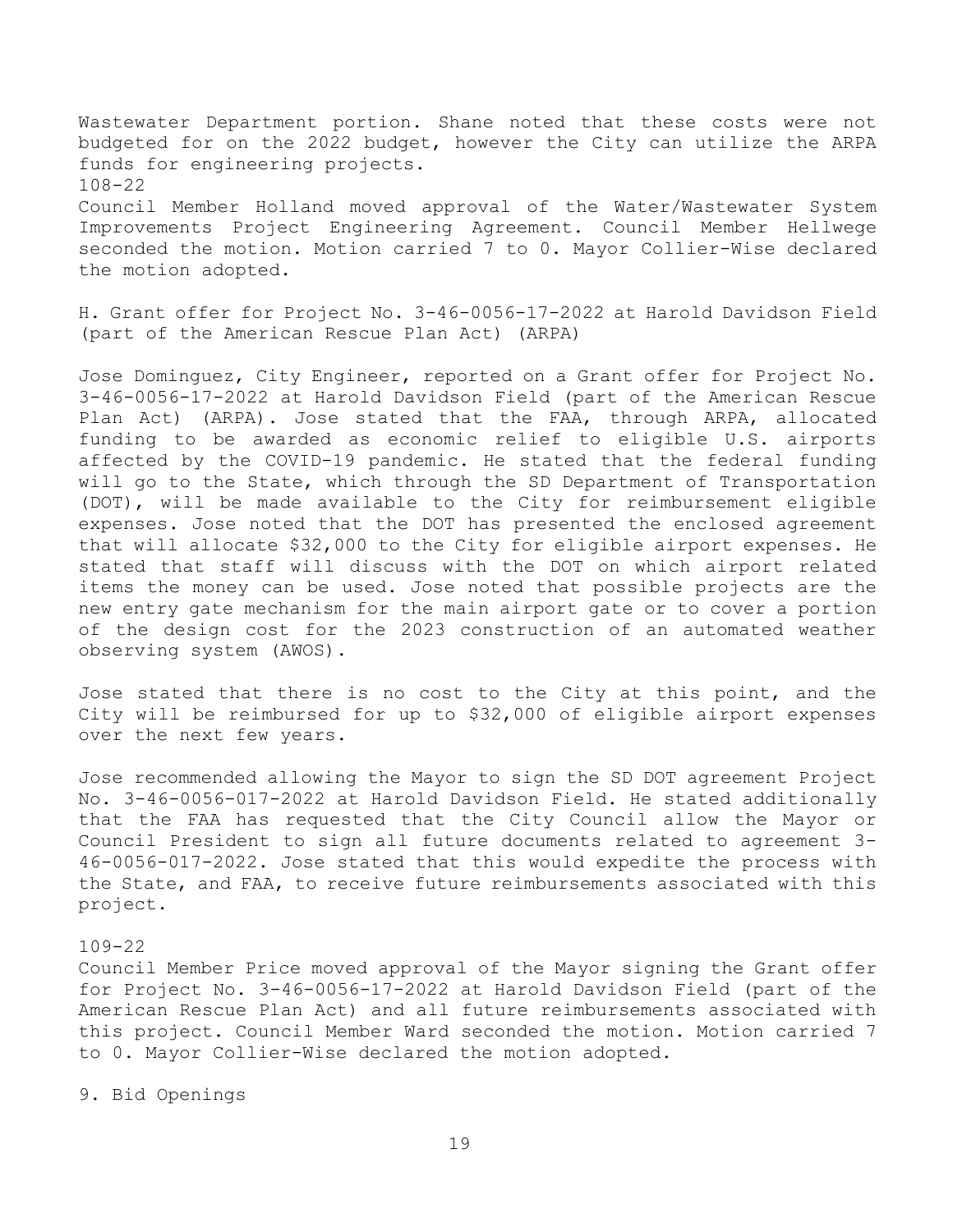A. Fuel Quotes

Katie Redden, Finance Officer, read the monthly fuel quotes and recommended the low quote of Brunick's Service on Items 1, 2, 3 & 4.

Item 1 - 4,350 gal unleaded 10% ethanol: Brunick Service \$3.36, Jerry's Service \$3.94; Item 2 – 1,000 gal unleaded regular: Brunick Service \$3.72, Jerry's Service \$5.00; Item 3 – 3,000 gal No. 2 Diesel fuel dyed: Brunick Service \$4.06, Jerry's Service \$4.25; Item 4 - 1,000 gal No. 2 diesel fuel-clear: Brunick Service \$4.35, Jerry's Service \$4.55.

110-22 Council Member Price moved approval of the low bid of Brunick Service for Items 1,2,3 and 4. Council Member Holland seconded the motion. Motion carried 7 to 0. Mayor Collier-Wise declared the motion adopted.

10. City Manager's Report

A. Katie Redden, Finance Officer, reported on the wastewater sewer charges. She noted that due to the American Rescue Plan Act the Sewer Department can utilize those funds for improvements instead of utilizing reserves. Katie noted that the sewer charges for 2022 are not changing.

B. John stated that the Historic Preservation Commission meets on Wednesday, April 6, 2022 at 9:00 a.m. in the John "Jack" Powell Conference Room at City Hall.

C. John stated that the Human Relations Commission meets on Thursday, April 7, 2022 at 5:00 p.m. in the John "Jack" Powell Conference Room at City Hall.

D. John stated that the two three-year terms and the one-year postsecondary term on the Human Relations Commission expire in May. The final year of a three-year term has also just become available. Interested individuals are asked to complete an Expression of Interest form by 5:00 p.m. on Thursday, April 14, 2022. It is anticipated that the City Council will make appointments at the next meeting on Monday, April 18, 2022.

E. John stated that the two three-year terms on the Library Board of Trustees expire in May. Individuals are asked to complete an Expression of Interest form by 5:00 p.m. on Thursday, April 28, 2022. It is anticipated that the City Council will make appointments at the Monday, May 2, 2002 meeting.

F. John stated that the Spring hours for the Solid Waste Department begin in April. The Landfill and Recycling Center will each be open on the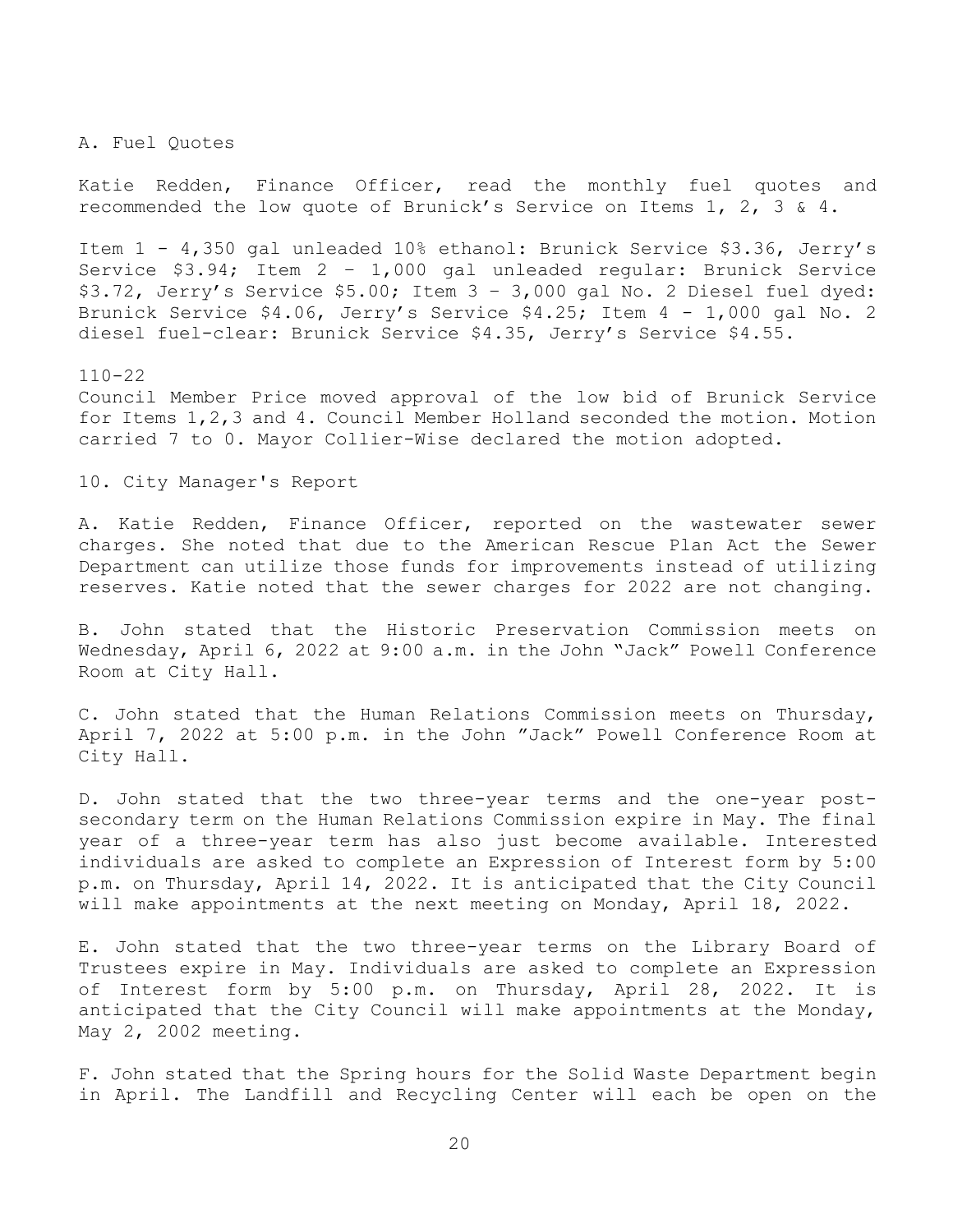second and fourth Saturdays of the month. The Landfill will be open from 8:00 a.m. to noon and the Recycling Center will be open from 9:00 a.m. to noon. April 9th is the first Saturday these hours will be in place. G. John stated that the Household Hazardous Waste collection will be at the Recycling Center, 840 N. Crawford Road, on Friday, April 22nd from 2:00 p.m. to 6:00 p.m. Cost is \$10 per vehicle.

#### PAYROLL ADDITIONS AND CHANGES

Police: Mitchell Stanley \$23.06/hr; Ambulance: Schuyler Hellerich \$17.15/hr-\$17.15/training hr-\$25.72/holiday hr; Recreation: Jamie Moser \$10.25/hr, Alexis Duscher \$10.00/hr; Pool: Brooklyn Sides \$16.00/hr; Parks: Joshua Jenkins \$11.00/hr; Communications: Amy Humphrey \$19.47/hr; Golf Maintenance: Mark Clark \$36.86/hr; Landfill: Jasper Johnson \$19.39/hr

11. Invoices Payable

111-22

Council Member Price moved approval of the following invoices:

| A-OX WELDING SUPPLY CO            | CARBON DIOXIDE        | 2,515.00  |
|-----------------------------------|-----------------------|-----------|
| ACCENT WIRE - TIE                 | BALER BAGS            | 70,416.00 |
| ALTEC INDUSTRIES, INC             | SUPPLIES              | 189.83    |
| AMAZON BUSINESS                   | SUPPLIES              | 685.40    |
| AMERICINN                         | LODGING               | 141.99    |
| AMS BUILDING SYSTEM LLC           | WATER HEATER REBATE   | 150.00    |
| APPEARA                           | SHOP TOWELS           | 45.00     |
| ARAMARK UNIFORM SERVICES          | UNIFORM CLEANING      | 557.40    |
| ASSOC FOR RURAL & SMALL LIBRARIES | MEMBERSHIP RENEWAL    | 50.00     |
| BLACKSTONE PUBLISHING             | <b>BOOKS</b>          | 99.48     |
| BLUFFS GOLF COURSE                | ACCOUNTS REC          | 100.00    |
| BORDER STATES ELEC SUPPLY         | SUPPLIES              | 164.16    |
| BOUND TREE MEDICAL, LLC           | SUPPLIES              | 1,950.82  |
| BREIT & BOOMSMA PC                | GARNISHMENT           | 502.54    |
| BROADCASTER PRESS                 | ADVERTISING           | 336.00    |
| BURNS & MCDONNELL                 | PROFESSIONAL SERVICES | 6,889.50  |
| BUTLER MACHINERY CO.              | REPAIRS               | 1,184.00  |
| CALLAWAY GOLF                     | MERCHANDISE           | 4,125.06  |
| CAPITAL ONE                       | SUPPLIES              | 1,624.10  |
| CARDIS FENCE & IRON CO            | REPAIRS               | 1,045.50  |
| CASK & CORK                       | MERCHANDISE           | 1,342.86  |
| CHESTERMAN CO                     | MERCHANDISE           | 237.22    |
| CHET MOSER                        | MEALS REIMBURSEMENT   | 68.00     |
| CHRISTENSEN RADIATOR & REPAIRS    | REPAIRS               | 1,758.23  |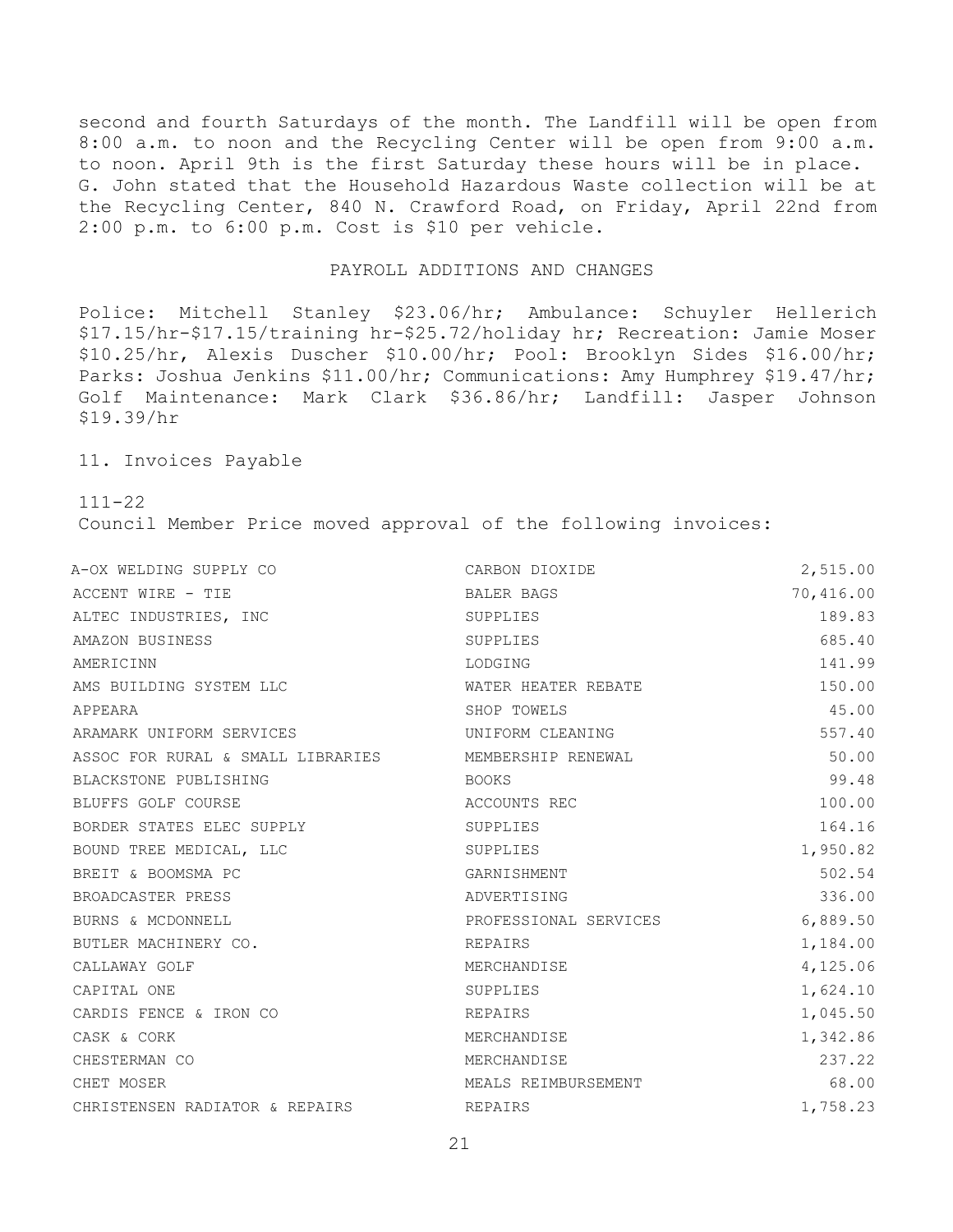| CITY OF VERMILLION           | POSTAGE/COPIES                | 1,161.89   |
|------------------------------|-------------------------------|------------|
| CITY OF VERMILLION           | UTILITY BILLS                 | 34, 365.24 |
| CIVIL AIR PATROL MAGAZINE    | ADVERTISING                   | 195.00     |
| CMOORE PIT SERVICE           | PORTA-POT RENTAL              | 100.00     |
| COAST TO COAST SOLUTIONS     | COLORING BOOKS-POLICE DEPT    | 587.00     |
| COLONIAL LIFE ACC INS.       | INSURANCE                     | 3,130.72   |
| COYOTE CHEMICAL COMPANY      | SUPPLIES                      | 148.00     |
| COYOTE SPORTS PROPERTIES     | SPONSORSHIP                   | 2,000.00   |
| CREDIT COLLECTIONS BUREAU    | COMMISSION                    | 66.82      |
| CUSTOM TRUCK EQUIPMENT INC   | PARTS                         | 316.87     |
| D-P TOOLS                    | SUPPLIES                      | 205.69     |
| DAKOTA BEVERAGE              | MERCHANDISE                   | 6,472.70   |
| DAKOTA PC WAREHOUSE          | INK CARTRDIGES/FLASH DRIVES   | 464.91     |
| DAPHNE'S HEADCOVERS          | MERCHANDISE                   | 227.03     |
| DELTA DENTAL PLAN            | INSURANCE                     | 6,432.92   |
| DENNIS MARTENS               | MAINTENANCE                   | 833.34     |
| DGR ENGINEERING              | PROFESSIONAL SERVICES         | 9,396.40   |
| DUBOIS CHEMICALS             | SODA ASH                      | 8,668.00   |
| DYNAMIC BRANDS               | MERCHANDISE                   | 594.70     |
| ECHO ELECTRIC SUPPLY         | SUPPLIES                      | 1,545.51   |
| ED M. FELD EQPT CO           | THERMAL IMAGERS               | 10,694.45  |
| EMERGENCY SERVICES MARKETING | SUBSCRIPTION                  | 660.00     |
| ENGRAVER'S EDGE              | NAMETAG                       | 13.10      |
| ERICKSON SOLUTIONS GROUP     | PROFESSIONAL SERVICES         | 1,269.50   |
| FARMER BROTHERS CO.          | COFFEE PACKETS                | 183.08     |
| FARNER BOCKEN COMPANY        | MERCHANDISE                   | 2,641.52   |
| FOREMAN MEDIA                | MARCH COUNCIL MTGS            | 100.00     |
| FRONTIER PRECISION, INC      | REGISTRATION                  | 575.00     |
| GLOBAL DIST.                 | MERCHANDISE                   | 243.00     |
| GRAYMONT (WI) LLC            | CHEMICALS                     | 4,911.65   |
| GREGG PETERS                 | RENT                          | 937.50     |
| HACH CO                      | CHEMICALS                     | 890.66     |
| HARTINGTON TREE LLC          | TREE TRIMMING<br>FIRE FIGHTER | 1,000.00   |
| HEIMAN FIRE EQUIPMENT        | EQUIPMENT/INSPECTION          | 2,295.80   |
| HERC-U-LIFT                  | REPAIRS                       | 189.80     |
| HILLYARD/SIOUX FALLS         | SUPPLIES                      | 114.09     |
| HORNUNGS PRO GOLF            | MERCHANDISE                   | 509.79     |
| IN CONTROL, INC              | PROFESSIONAL SERVICES         | 820.50     |
| INGRAM                       | <b>BOOKS</b>                  | 1,765.40   |
| INTERNATIONAL CODE COUNCIL   | REGISTRATION                  | 900.00     |
| INTERSTATE OFFICE PRODUCTS   | PORCELAIN WHITEBOARDS         | 3,106.92   |
| JACKS UNIFORM & EQPT         | UNIFORM                       | 262.40     |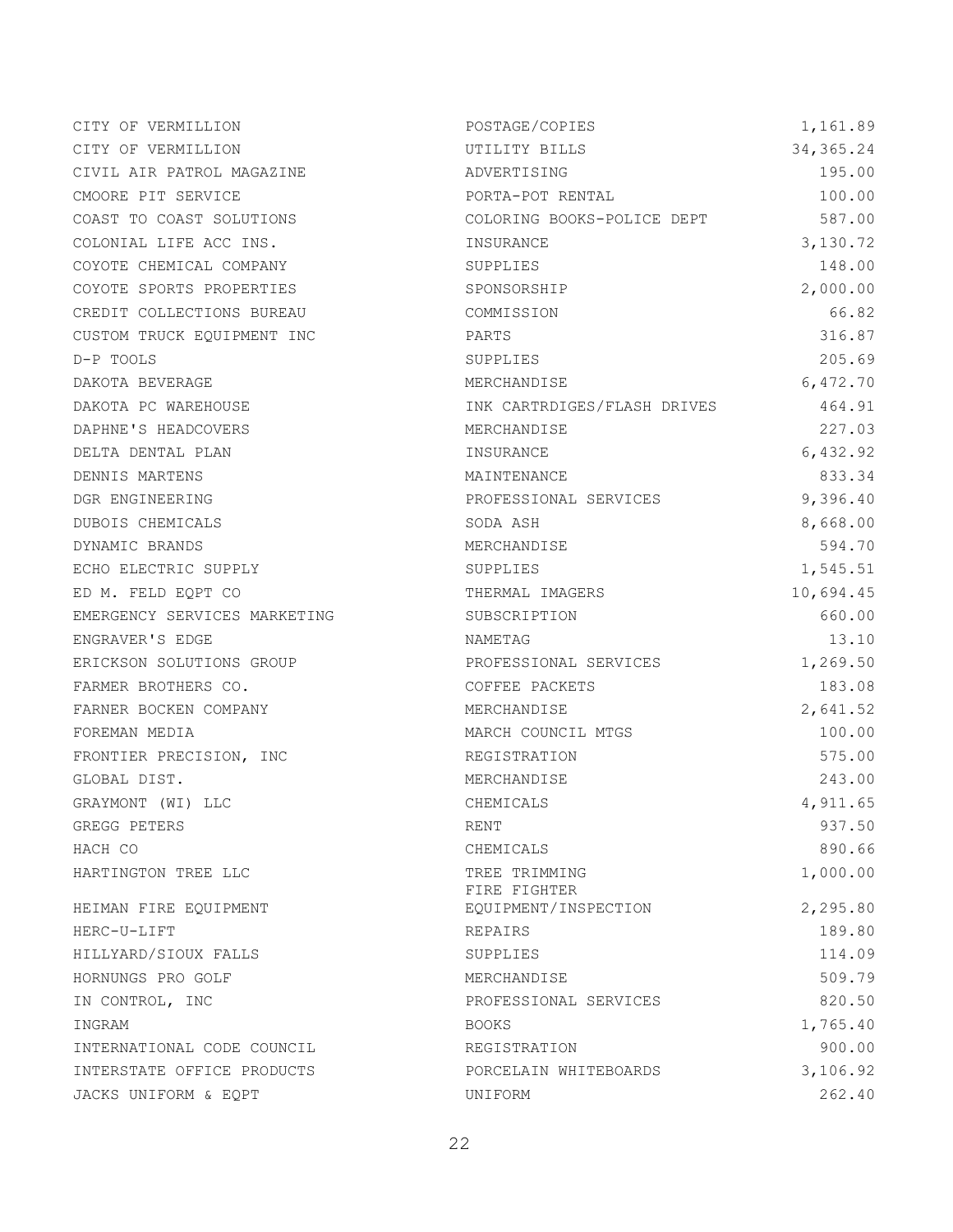| JAY'S PLUMBING                       | REPAIRS                        | 997.85     |
|--------------------------------------|--------------------------------|------------|
| JESSICA NEWMAN                       | MEALS REIMBURSEMENT            | 200.00     |
| JOHN A CONKLING DIST.                | MERCHANDISE                    | 2,774.15   |
| JOHNSON BROTHERS OF SD               | MERCHANDISE                    | 27, 242.00 |
| JONES FOOD CENTER                    | SUPPLIES                       | 958.97     |
| JOSEPH A OSTREM                      | MEALS REIMBURSEMENT            | 202.00     |
| KIMBALL MIDWEST                      | SUPPLIES                       | 43.17      |
| LAYNES WORLD                         | NAME PLATES                    | 6.00       |
| LESSMAN ELEC. SUPPLY CO              | SUPPLIES                       | 712.95     |
| LOFFLER                              | COPIER CONTRACT/COPIES         | 79.40      |
| LUKE TROWBRIDGE                      | BOOTS REIMBURSEMENT            | 175.71     |
| MAIN STREET CENTER                   | CONTRIBUTION                   | 8,000.00   |
| MATHESON TRI-GAS, INC                | MEDICAL OXYGEN/CYLINDER RENTAL | 596.63     |
| MATTHEW BENDER & CO, INC             | <b>BOOKS</b>                   | 78.08      |
| MC&R POOLS, INC                      | REGISTRATION                   | 325.00     |
| MC2, INC                             | PARTS                          | 286.73     |
| MEDICAL WASTE TRANSPORT, INC         | HAUL MEDICAL WASTE             | 132.25     |
| MEDLINE INDUSTRIES, INC              | SUPPLIES                       | 39.25      |
| MICRO MARKETING LLC                  | <b>BOOKS</b>                   | 91.00      |
| MIDWEST TURF & IRRIGATION            | PARTS                          | 367.42     |
| MIDWEST WHEEL COMPANIES              | PARTS                          | 78.79      |
| MIGHTY AUTO PARTS OF SIOUX FALLS     | TIRE REPAIR TOOL               | 270.74     |
| MISSOURI VALLEY MAINTENANCE          | REPAIRS                        | 2,064.22   |
| MIZUNO USA, INC                      | MERCHANDISE                    | 1,256.65   |
| MOBOTREX MOBILITY & TRAFFIC          | REPAIRS                        | 214.00     |
| MSC INDUSTRIAL SUPPLY CO             | SUPPLIES                       | 119.40     |
| NALCO CHEMICAL CO                    | CHEMICALS                      | 94.50      |
| NELSON REPAIR                        | <b>REPAIRS</b>                 | 250.00     |
| NETSYS+                              | PROFESSIONAL SERVICES          | 906.25     |
| O'REILLY AUTO PARTS                  | PARTS                          | 548.02     |
| PEDERSEN MACHINE INC                 | BRAKE KIT                      | 90.97      |
| PHELPS                               | WORK SHIRTS/PULLOVERS          | 1,918.34   |
| PING/KARSTEN MFG CORP                | MERCHANDISE                    | 520.48     |
| PLAIN TALK PUBLISHERS                | SUBSCRIPTION                   | 26.00      |
| PRESSING MATTERS                     | SUPPLIES                       | 310.00     |
| PRESTO-X-COMPANY                     | INSPECTION/TREATMENT           | 69.00      |
| OUALITY MOTORS                       | ALIGNMENT                      | 92.65      |
| REDI TOWING                          | TOWING                         | 150.00     |
| REPUBLIC NATIONAL DISTRIBUTING       | MERCHANDISE                    | 13,764.85  |
| RIVERSIDE HYDRAULICS & LAB           | PARTS                          | 229.85     |
| RUNNING SUPPLY, LLC                  | PARTS/SUPPLIES/CLOTHING        | 1,913.31   |
| SANFORD HEALTH OCCUPATIONAL MEDICINE | PRE-PLACEMENT EXAM             | 165.00     |
| SANFORD USD MEDICAL CENTER           | SUPPLIES                       | 127.23     |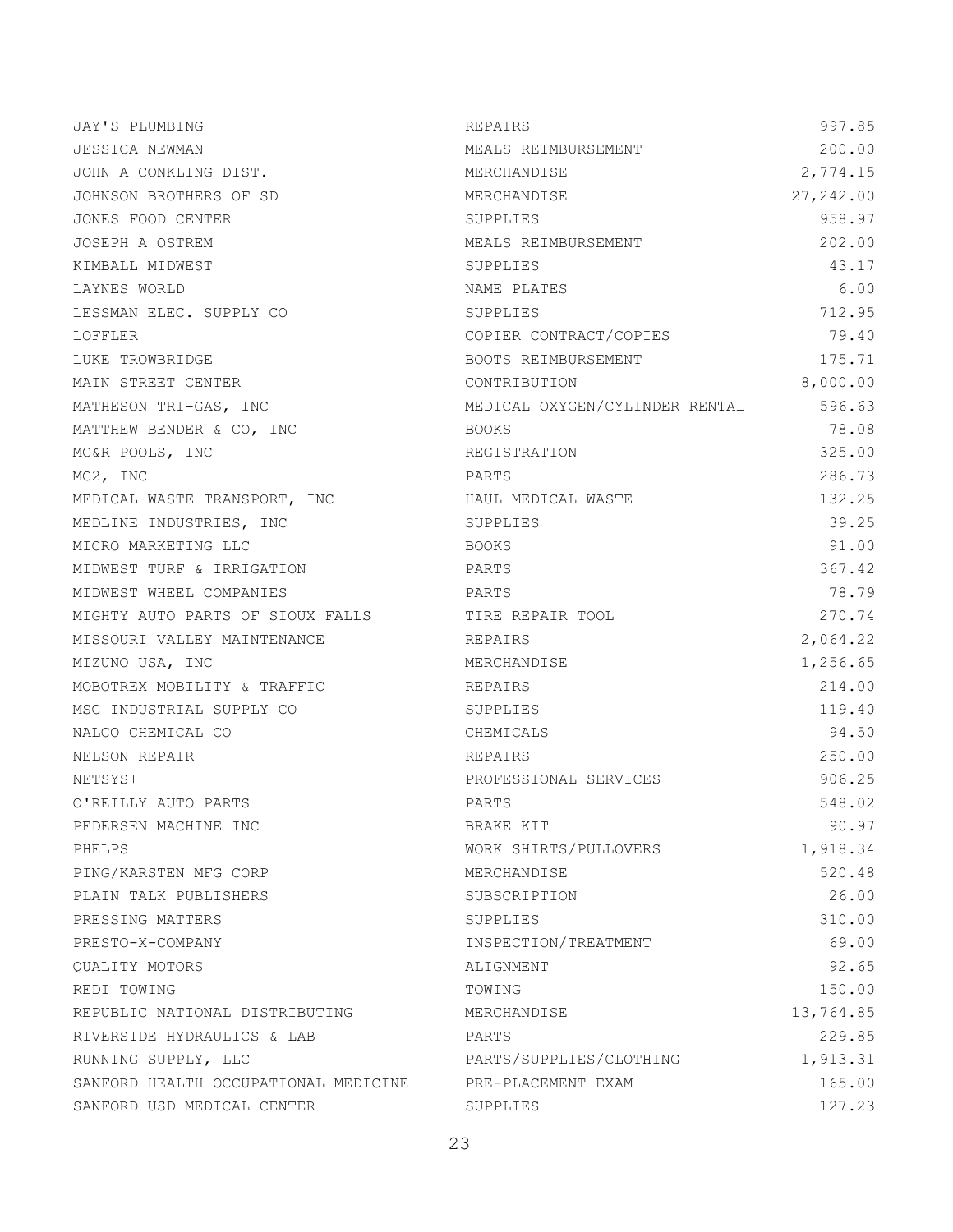| SD DEPT OF TRANSPORTATION         | REFUND DUPLICATE LANDFILL PMT | 159.60    |
|-----------------------------------|-------------------------------|-----------|
| SD ELECTRICAL COMMISSION          | WIRING PERMIT                 | 10.00     |
| SD PUBLIC HEALTH LABORATORY       | TESTING                       | 354.00    |
| SD RETIREMENT SYSTEM              | CONTRIBUTIONS                 | 59,471.90 |
| SERVICE MASTER OF SE SOUTH DAKOTA | CUSTODIAL                     | 3,456.68  |
| SOUTHEAST BASEBALL LEAGUE         | TEAM LEAGUE DUES              | 300.00    |
| SOUTHERN GLAZER'S OF SD           | MERCHANDISE                   | 8,886.44  |
| STAPLES BUSINESS CREDIT           | SUPPLES                       | 1,073.54  |
| STERN OIL CO.                     | SUPPLIES                      | 401.35    |
| STEWART OIL-TIRE CO               | REPAIRS                       | 80.00     |
| STURDEVANTS AUTO PARTS            | PARTS                         | 232.80    |
| SUN MOUNTAIN                      | MERCHANDISE                   | 510.28    |
| SUNKOTA CONSTRUCTION              | RECYCLING CENTER IMPROVEMENTS | 12,000.00 |
| SYNCB/AMAZON                      | BOOKS/DVDS/SUPPLIES           | 937.41    |
| THE UPS STORE #6751               | SHIPPING                      | 17.82     |
| THE VERDIN COMPANY                | CLOCK TOWER REPAIRS           | 4,262.50  |
| TIMOTHY RECK                      | REFUND AMBULANCE OVERPMT      | 1,045.20  |
| TITLEIST-ACUSHNET COMPANY         | MERCHANDISE                   | 6,670.03  |
| TRUE BRANDS                       | MERCHANDISE                   | 188.65    |
| TWIN CITY HARDWARE                | PARTS                         | 373.78    |
| TWO WAY SOLUTIONS                 | BATTERIES                     | 254.97    |
| UNITED WAY                        | CONTRIBUTIONS                 | 661.60    |
| UNUM LIFE INSURANCE COMPANY       | INSURANCE                     | 1,458.09  |
| US POSTMASTER                     | POSTAGE FOR UTILITY BILLS     | 1,000.00  |
| USA BLUEBOOK                      | PUMP/CHEMICALS                | 2,198.89  |
| USD SPEECH, LANGUAGE & HEARING    | AUDIOMETRIC EVALUATION        | 150.00    |
| UTILITY EQUIPMENT CO.             | METERS/PARTS                  | 9,282.08  |
| VAST BROADBAND                    | E911 CIRCUIT                  | 1,365.50  |
| VERIZON WIRELESS                  | CELL PHONES/IPAD ACCESS       | 2,500.60  |
| VERMEER HIGH PLAINS               | REPAIRS                       | 916.24    |
| VERMILLION ACE HARDWARE           | LAWN MOWER/SUPPLIES/PARTS     | 13,841.33 |
| VERMILLION CHAMBER OF COMMERCE    | BANQUET TICKETS               | 60.00     |
| VERMILLION EMS ASSOCIATION        | CPR CARDS                     | 264.00    |
| VERMILLION FORD                   | PARTS                         | 73.00     |
| VISA/FIRST BANK & TRUST           | TRAVEL/TRAINING/SUPPLIES      | 8,178.94  |
| VISTA OUTDOOR SALES, LLC          | MERCHANDISE                   | 1,339.00  |
| WALT'S HOMESTYLE FOODS, INC       | MERCHANDISE                   | 159.00    |
| WESCO DISTRIBUTION, INC           | SUPPLIES                      | 3,771.00  |
| WESTECH ENGINEERING, INC          | ACTUATER RODS                 | 137.41    |
| WINKLER ROOFING, INC              | RUBBER ROOF REPLACEMENT       | 855.00    |
| ZEUS BATTERY PRODUCTS             | MERCHANDISE                   | 91.22     |
| ZIEGLER INC                       | REPAIRS                       | 591.78    |